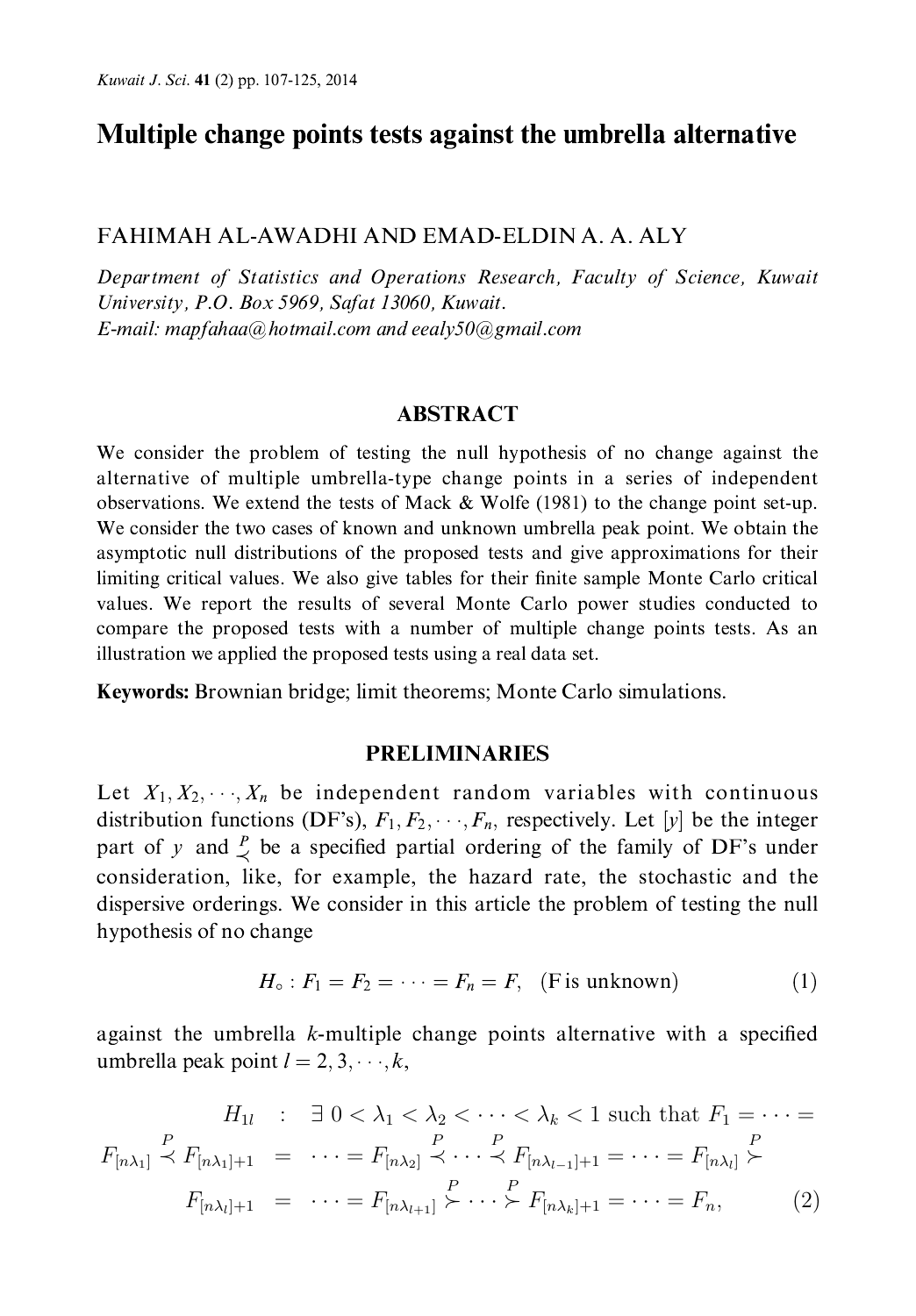or against the umbrella k-multiple change points alternative with unknown umbrella peak point,

$$
H_1: \exists l \text{ with } 2 \le l \le k \text{ such that } H_{1l} \text{ holds.}
$$
 (3)

Lombard (1987) and Aly & BuHamra (1996) considered the problem of testing  $H_0$  of (1) against the unrestricted multiple change points alternative which corresponds to (2) when all the orderings  $\frac{p}{\prec}$  are replaced by  $\frac{p}{\neq}$ . Aly *et al.* (2003) considered the problem of testing  $H_0$  of (1) against the ordered multiple change points alternative which corresponds to (2) when all the orderings  $\frac{p}{q}$  are in the same "upward" direction. The test of Mack & Wolfe (1981) is designed to test for the umbrella alternative in the k-sample setup. The tests proposed in this article, which are motivated by this test, extend it to the change point set-up. Applications and tests of this kind of hypotheses can be found in Barlow  $\&$ Brunk (1972); Robertson *et al.* (1988) and Xiong *et al.* (2003).

For additional results and references on change point analysis we refer to Zacks (1983); Bhattacharyya (1984); Csörgő & Horváth (1988 a,b); Sen (1988); Lombard (1989); Hušková & Sen (1989); Csörgő & Horváth (1997); Hušková & Slaby (2001); Aly (2004); Lebarbier (2005); Lavielle & Teyssiére (2006); Lin & Kao (2008) and Döring (2010).

Let  $\phi(y_1, y_2, \dots, y_m; z_1, z_2, \dots, z_m)$  be a kernel of degree  $(m, m)$ . Assume that  $\phi$ is symmetric in its first (resp. second)  $m$  arguments and is skew-symmetric in the sense that

$$
\phi(y_1, y_2, \cdots, y_m; z_1, z_2, \cdots, z_m) = -\phi(z_1, z_2, \cdots, z_m; y_1, y_2, \cdots, y_m).
$$

The generalized two-sample U-statistic based on the kernel  $\phi$  and the samples  $Y_1, \dots, Y_{n_1}$  and  $Z_1, \dots, Z_n$  is defined as

$$
U_{n_1,n_2}(Y_1,\dots,Y_{n_1};Z_1,\dots,Z_{n_2})=\frac{\sum \phi(Y_{i_1},\dots,Y_{i_m};Z_{j_1},\dots,Z_{j_m})}{\binom{n_1}{m}\binom{n_2}{m}},\qquad (4)
$$

where  $1 \le m \le \min(n_1, n_2)$  and the above summation extends over  $1 \le i_1 < i_2 < ... < i_m \le n_1$  and  $1 \le j_1 < j_2 < ... < j_m \le n_2$ .

In Section 2, we present the proposed test statistics and investigate their limiting theory. In Section 3, we give some special cases of the asymptotic results of Section 2. The results of Monte Carlo critical values studies are given in Section 4. In Section 5, we give the results of Monte Carlo power studies conducted to compare the proposed tests with some competitors. An illustrative example is discussed in Section 6. The proofs of the results of Section 2 are given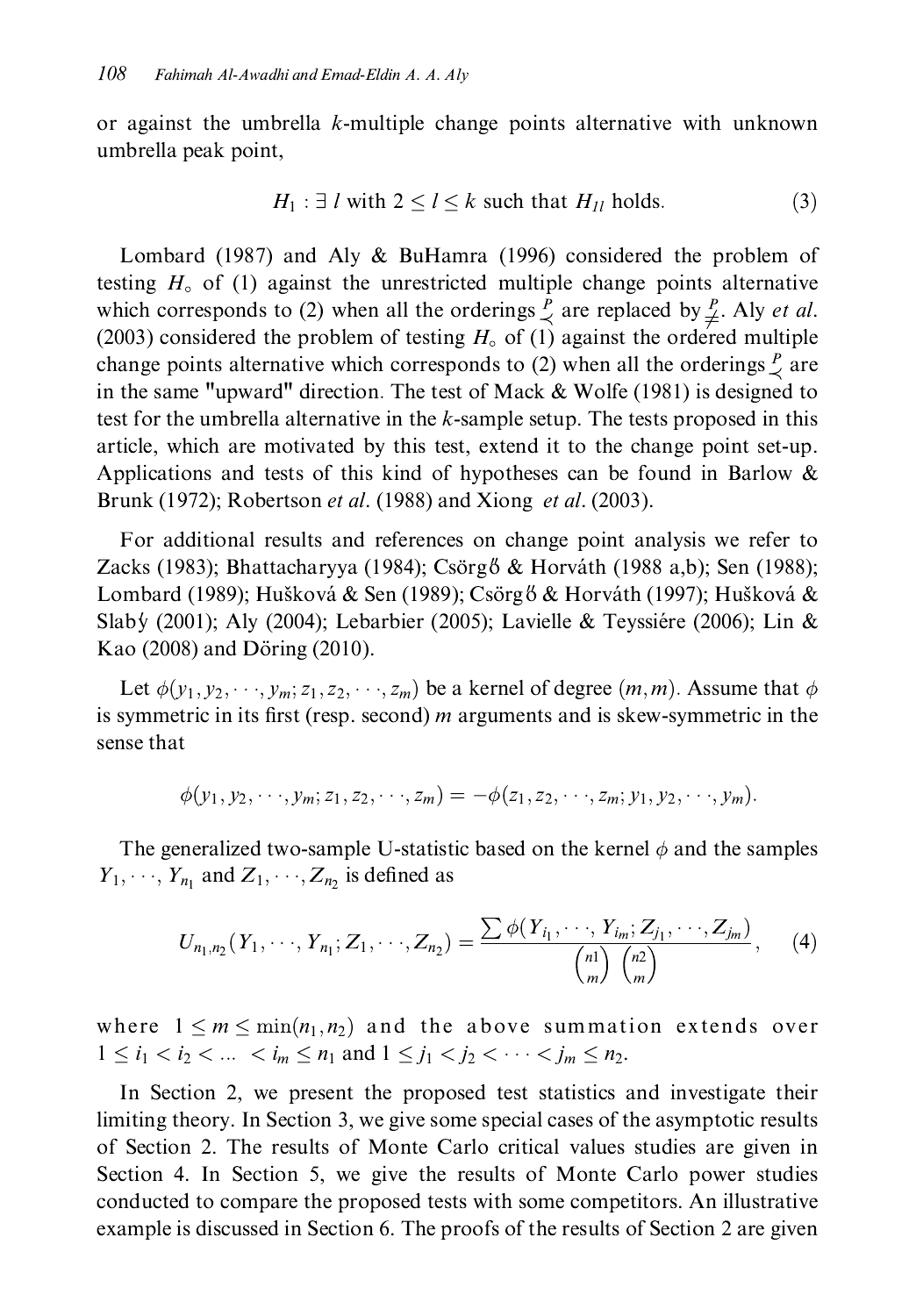in Section 7. Through out the rest of this paper, we will adopt the convention  $\sum_a^b = 0$  for  $a > b$ .

#### **THE PROPOSED TESTS**

Let  $s_0 = 0, s_{k+1} = 1$  and  $s_0 = (0 < s_1 < \cdots < s_k < 1)$  be such that  $[n s_i] - [n s_{i-1}] \ge 2$ . Define  $d_{i,n} = [n s_i] - [n s_{i-1}], i = 1, 2, \dots, k+1$ . Let

$$
U_{d_{i,n},d_{j+1,n}} = U_{d_{i,n},d_{j+1,n}}(X_{[ns_{i-1}]+1},\cdots,X_{[ns_i]};X_{[ns_j]+1},\cdots,X_{[ns_{j+1}]})
$$

be the U-statistic of (4) based on the two sub-samples  $X_{[ns_{i-1}]+1}, \dots, X_{[ns_i]}$  and  $X_{[ns_j]+1}, \dots, X_{[ns_{j+1}]}$ . Assume that large values of  $U_{d_{i,n}, d_{j+1,n}}$  are significant. Define

$$
U_{i,j,n} = \frac{d_{i,n}d_{j+1,n}}{mn^2} U_{d_{i,n},d_{j+1,n}},
$$

$$
W_n(\underline{s}, l) = \sum_{i=1}^{l-1} \sum_{j=i}^{l-1} U_{i,j,n} - \sum_{i=l}^{k} \sum_{j=i}^{k} U_{i,j,n} \quad , l = 2, \cdots, k \tag{5}
$$

and

$$
\underline{W}_n(\underline{s}) = (W_n(\underline{s}, 2), \cdots, W_n(\underline{s}, k)). \tag{6}
$$

Assume that  $H_0$  of (1) holds. Since the kernel  $\phi$  is skew-symmetric, it follows that  $E(U_{i,j,n})=0$ . Define

$$
\phi_1(y) = E\phi(y, X_2, \cdots, X_m; X_{m+1}, \cdots, X_{2m})
$$
\n(7)

and assume

$$
\sigma^2 = E\phi_1^2(X_1) < \infty. \tag{8}
$$

Let  $\{W_n(s, l)\}\$  be as in (5) and  $\sigma$  be as in (8). When the umbrella peak point l is known we propose the test statistics

$$
T_{1,n}(k,l) := \frac{\sqrt{n}}{\sigma} \max_{\underline{s}} W_n(\underline{s}, l), \qquad (9)
$$

and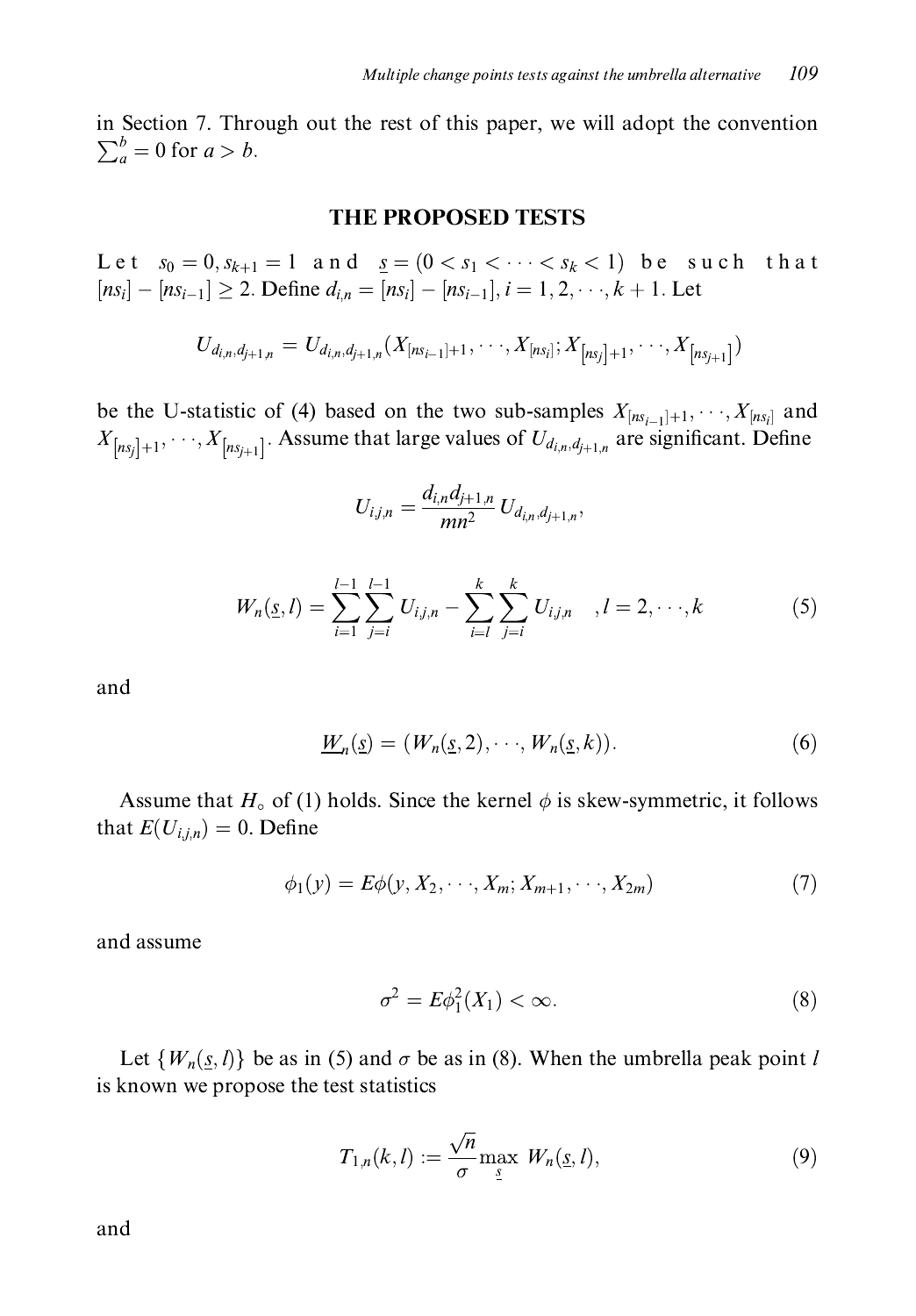$$
T_{2,n}(k,l) := \frac{\sqrt{n}}{\sigma} \int \cdots \int W_n(\underline{s},l) d\underline{s}.\tag{10}
$$

When the umbrella peak point  $l$  is unknown we propose the test statistics

$$
T_{3,n}(k) := \frac{\sqrt{n}}{\sigma} \max_{2 \le l \le k} \max_{\underline{s}} W_n(\underline{s}, l) = \max_{2 \le l \le k} T_{1,n}(k, l), \tag{11}
$$

$$
T_{4,n}(k) := \max_{2 \le l \le k} T_{2,n}(k,l), \tag{12}
$$

$$
T_{5,n}(k) := \sum_{l=2}^{k} T_{2,n}(k,l)
$$
\n(13)

and

$$
T_{6,n}(k) := (T_{2,n}(k,2),\cdots,T_{2,n}(k,k)) \left(\sum^{(k)}\right)^{-1} (T_{2,n}(k,2),\cdots,T_{2,n}(k,k))',\qquad(14)
$$

where  $\sum^{(k)}$  is the limiting variance-covariance matrix of  $(T_{2,n}(k,2),\dots,T_{2,n}(k,k))$ which is given in  $(23)$ .

The asymptotic distributions of  $T_{1,n}(k,l)$ ,  $T_{2,n}(k,l)$ ,  $T_{i,n}(k)$ ,  $i = 3, \dots, 6$  will follow from Theorem 1, Lemma 1 and Corollary 1 of the sequel.

**Theorem 1.** Let  $B(\cdot)$  be a Brownian bridge. Assume that  $H_0$  of (1) and condition  $(8)$  hold. Then, as  $n \to \infty$ ,

$$
\frac{\sqrt{n}}{\sigma} \underline{W}_n(\underline{s}) \stackrel{D}{\to} \underline{\Psi}_k(\underline{s}) = (\Psi_k(\underline{s}, 2), \cdots, \Psi_k(\underline{s}, k)), \tag{15}
$$

where, for  $l = 2, \dots, k$ ,

$$
\Psi_k(\underline{s},l) = B(s_{l-1}) - B(s_k) + \sum_{i=2}^{k-l+1} \{ s_{k-i+1} B(s_{k-i+2}) - s_{k-i+2} B(s_{k-i+1}) \} - \sum_{i=k-l+3}^{k} \{ s_{k-i+1} B(s_{k-i+2}) - s_{k-i+2} B(s_{k-i+1}) \}.
$$

For  $i = 2, \dots, k$ , define

$$
T_2(k,i) = \int \cdots \int \Psi_k(\underline{s},i)d\underline{s}, \qquad (16)
$$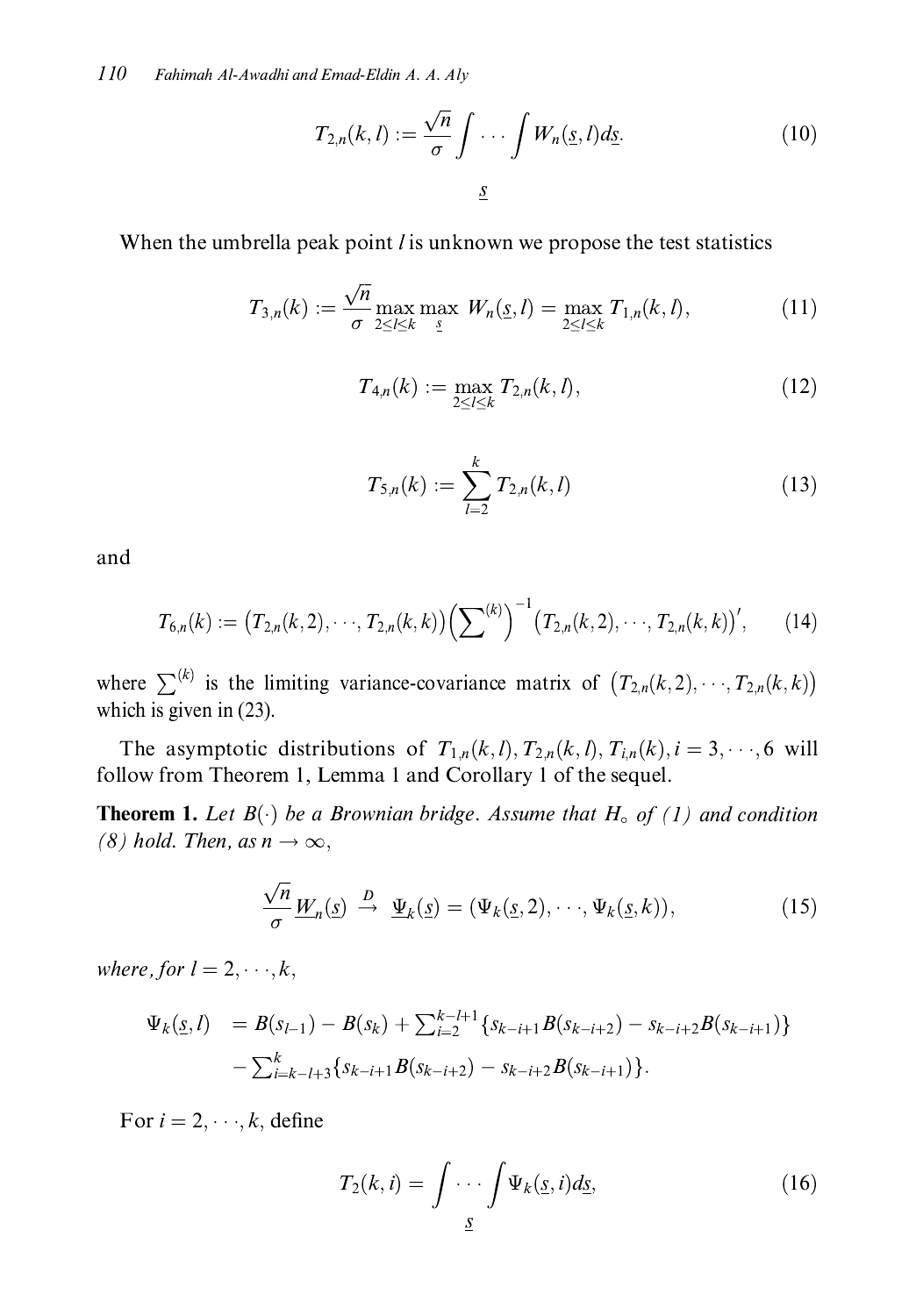$$
a_{i,k} = \frac{1}{(k-i+2)(k-i)!(i-2)!}, b_{i,k} = \frac{1}{(k-i)!(i)!}, c_{i,k} = \frac{1}{(i-1)!(k-i)!},
$$
(17)

$$
\zeta_i(k, x) = c_{i,k} (1 - x)^{k - i} x^{i - 1} - c_{k,k} x^{k - 1}
$$
\n(18)

and

$$
\varphi_i(k, x) = (1 - x)^{i - 2} x^{k - i} \{ a_{i,k} x^2 - b_{i,k} (1 - x) ((i - 1)x + 1) \}.
$$
 (19)

**Lemma 1.** Assume that  $H_0$  of (1) and condition (8) hold. Let  $B(\cdot)$  be a Brownian bridge. Then,

$$
(T_{2,n}(k,2),\cdots,T_{2,n}(k,k)) \stackrel{D}{\to} (T_2^*(k,2),\cdots,T_2^*(k,k)),
$$
 (20)

where, for  $l = 2, \dots, k$ ,

$$
T_2^*(k,l) = \int_0^1 \varphi(x;k,l)B(x)dx\tag{21}
$$

and

$$
\varphi(x;k,l) = \sum_{i=2}^{k-l+1} \varphi_i(k,x) - \sum_{k-l+3}^{k} \varphi_i(k,x) + \zeta_{l-1}(k,x). \tag{22}
$$

Note that  $(T_2^*(k, 2), \dots, T_2^*(k, k))$  is a mean zero multivariate Normal vector with variance-covariance matrix  $\sum^{(k)} = \left[\sum_{uv}^{(k)}\right]$ , where

$$
\sum_{uv}^{(k)} = \int_0^1 \int_0^1 \varphi(x;k,u)\varphi(y;k,v)(\min(x,y)-xy)dxdy.
$$
 (23)

**Corollary 1.** Assume that  $H_0$  of (1) and condition (8) hold. By the continuous mapping theorem,

$$
T_{1,n}(k,l) \stackrel{D}{\to} \sup_{\underline{s}} \Psi_k(\underline{s},l) := T_1(k,l), l = 2,\cdots,k,
$$
 (24)

$$
(T_{2,n}(k,2),\cdots,T_{2,n}(k,k)) \xrightarrow{D} (T_2^*(k,2),\cdots,T_2^*(k,k)),
$$
 (25)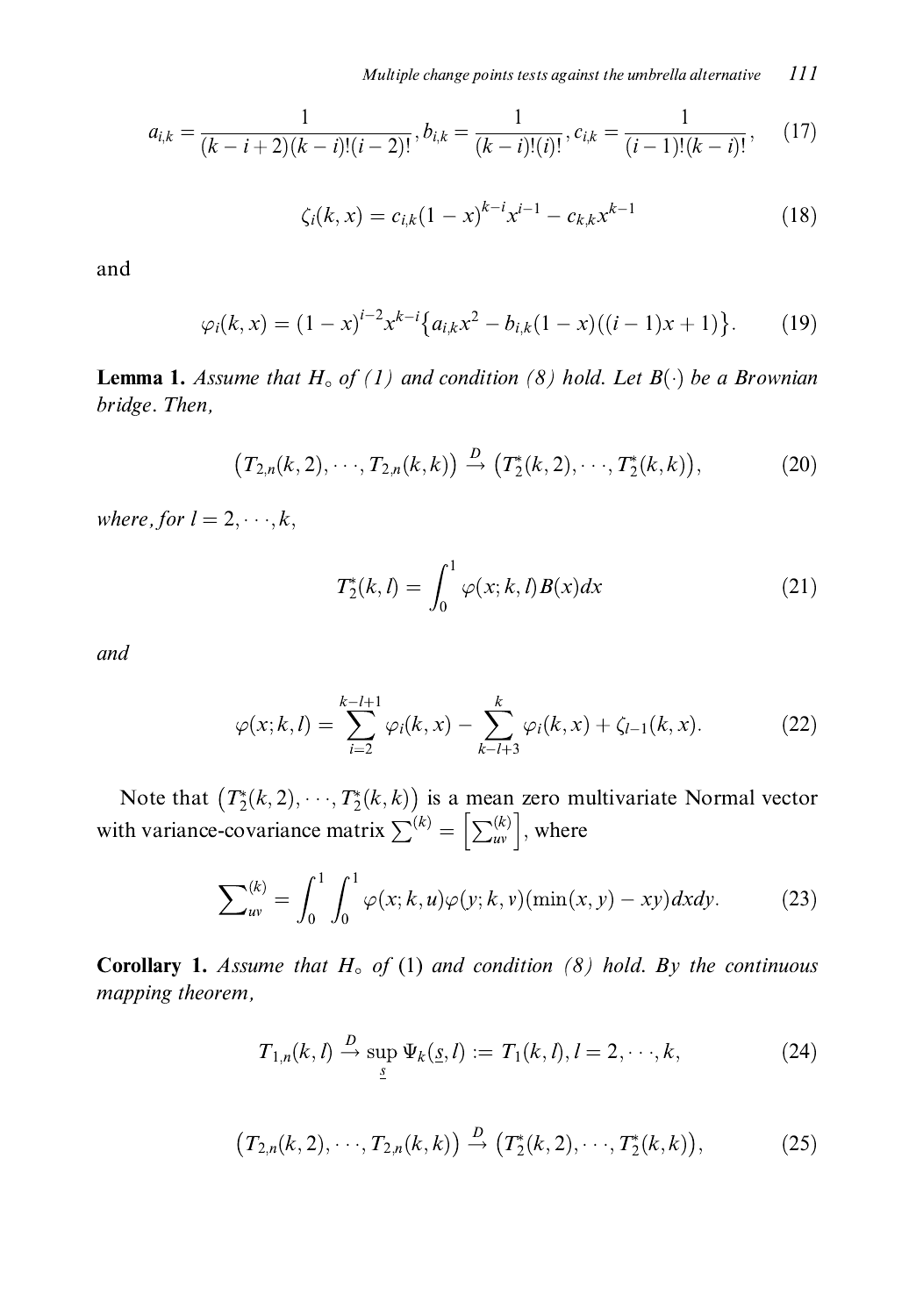$$
T_{3,n}(k) \xrightarrow{D} \max_{2 \le l \le k} \sup_{S} \Psi_k(\underline{s}, l) := T_3(k), \tag{26}
$$

$$
T_{4,n}(k) \xrightarrow{D} \max_{2 \le l \le k} T_2^*(k, l) := T_4(k), \tag{27}
$$

$$
T_{5,n}(k) \stackrel{D}{\to} N(0, \sigma_k^2) \tag{28}
$$

and

$$
T_{6,n}(k) \stackrel{D}{\rightarrow} \chi^2_{k-1},
$$

where  $T_4(k)$  is the largest coordinate of a mean zero multivariate normal vector<br>with variance-covariance matrix  $\sum^{(k)}$ ,  $\sigma_k^2 = \underline{1}' \sum^{(k)} \underline{1}$  and  $\underline{1}$  is a column vector of  $1's.$ 

Let  $\sigma_{k,l}^2 = \sum_{l,l}^{(k)}$  . Note that

$$
T_{2,n}(k,l) \stackrel{D}{\rightarrow} N(0,\sigma_{k,l}^2). \tag{29}
$$

#### **SPECIAL CASES**

1. The case of  $k = 2$ 

$$
T_{1,n}(2,2) \stackrel{D}{\rightarrow} \sup_{0
$$

mp.<br>C

$$
T_{2,n}(2,2) \stackrel{D}{\rightarrow} \int_0^1 (1-2x)B(x)dx \stackrel{D}{=} N(0,\frac{1}{180}).
$$

2. The case of  $k = 3$ 

$$
T_{2,n}(3,2) \xrightarrow{D} \int_0^1 (\frac{5}{6}x^3 - \frac{3}{2}x + \frac{1}{2})B(x)dx \xrightarrow{D} N(0, \frac{17}{11340}),
$$

$$
T_{2,n}(3,3) \stackrel{D}{\rightarrow} \int_0^1 (x - \frac{5}{2}x^2 + \frac{5}{6}x^3 + \frac{1}{6})B(x)dx \stackrel{D}{=} N(0, \frac{17}{11340}),
$$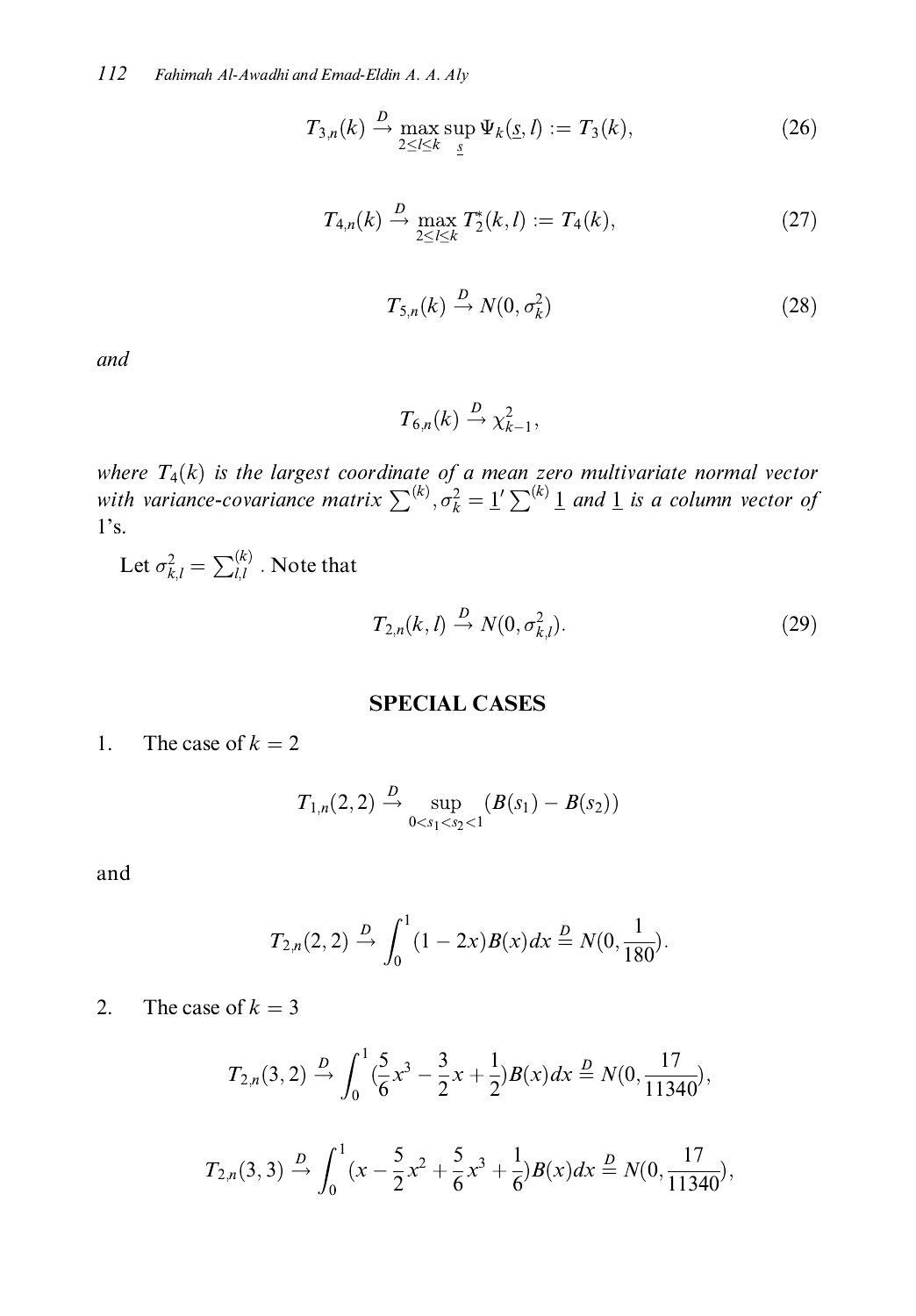Multiple change points tests against the umbrella alternative  $113$ 

$$
\sum^{(3)} = \begin{bmatrix} \frac{17}{11340} & \frac{79}{362880} \\ \frac{79}{362880} & \frac{17}{11340} \end{bmatrix} \text{and } \sigma_3^2 = \frac{89}{25920}.
$$
 (30)

#### $\overline{3}$ . The case of  $k = 4$

$$
\varphi(x; 4, 2) = \frac{1}{4}x^2 - \frac{2}{3}x + \frac{1}{2}x^3 - \frac{7}{24}x^4 + \frac{1}{6},
$$
  

$$
\varphi(x; 4, 3) = \frac{1}{2}x - \frac{7}{4}x^2 + \frac{7}{6}x^3 + \frac{1}{24},
$$
  

$$
\varphi(x; 4, 4) = \frac{1}{6}x - \frac{2}{3}x^3 + \frac{7}{24}x^4 + \frac{1}{24},
$$
  

$$
\sum^{(4)} = \begin{bmatrix} \frac{3127}{19958400} & \frac{247}{3628800} & -\frac{79}{1596672} \\ \frac{247}{3628800} & \frac{23}{259200} & \frac{247}{3628800} \\ -\frac{79}{1596672} & \frac{247}{3628800} & \frac{3127}{19958400} \end{bmatrix} \text{ and } \sigma_4^2 = \frac{29}{50400}.
$$
 (31)

#### **MONTE CARLO CRITICAL VALUES**

We simulated the critical values (CV's) of  $T_1(k, l)$  of (24) for  $l = 2, \dots, k$  and  $k = 3, 4$  and  $T_3(k)$  of (26) for  $k = 3, 4$ . These CV's are given in Table 1. The details of this simulation study for the case  $k = 4$  are given in Appendix A.

The simulated CV's of  $T_4(k)$  of (27) for  $k = 3, 4$  are given in Table 1. To obtain these  $CV$ 's we followed the steps

- Use  $\sum^{(3)}$  of (30) and  $\sum^{(4)}$  of (31).  $1<sub>1</sub>$
- Generate  $N = 2000$  realizations of  $MVN(0, \sum^{(k)})$  $2.$
- For each realization, take the maximum of each vector 3.
- $4.$ Order the resulting  $N$  values and obtain the corresponding upper percentiles. This gives the CV's for  $T_4(k)$ .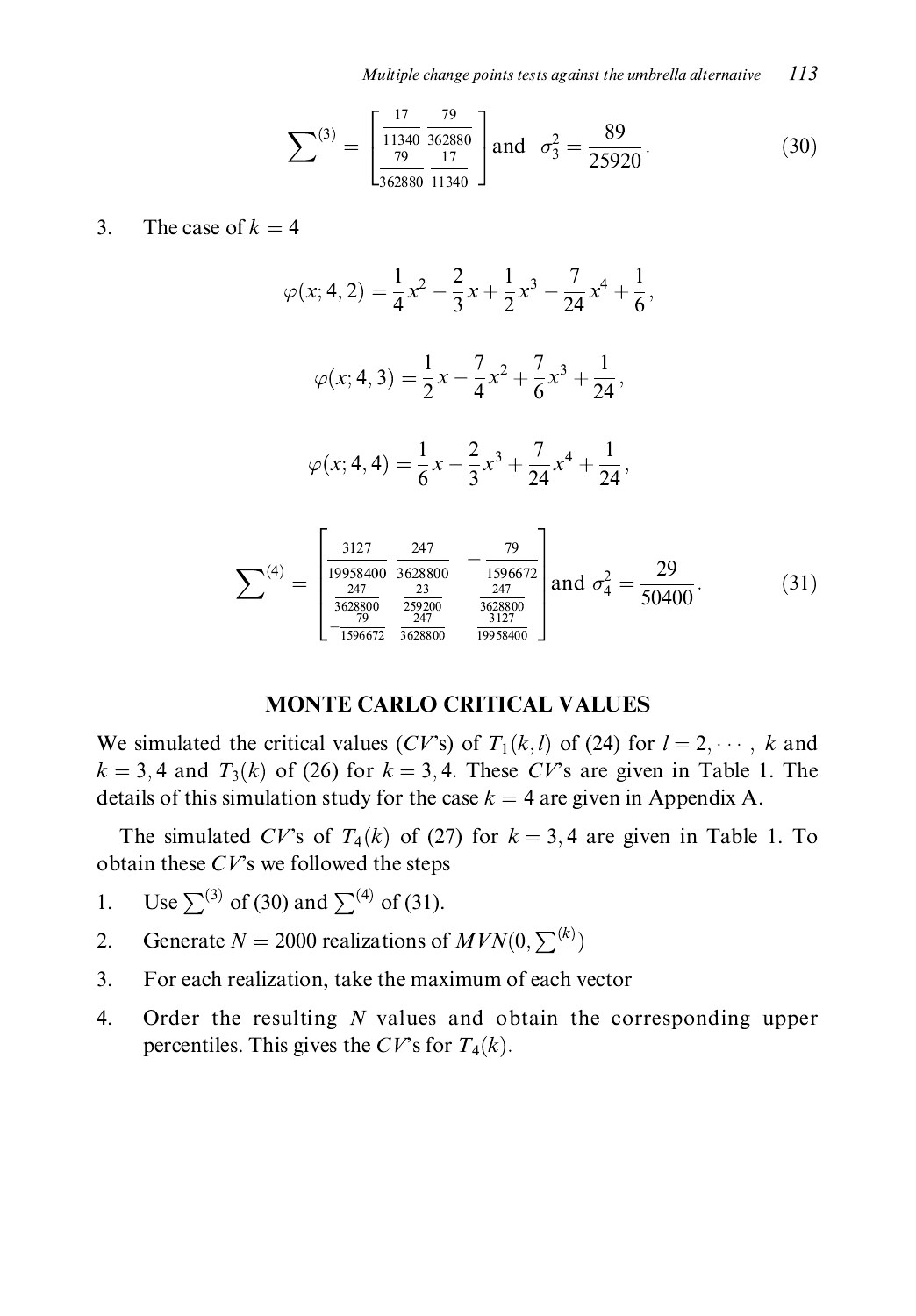| $\alpha$       | 0.1   | 0.05  |
|----------------|-------|-------|
| $K = 3$        |       |       |
| $T_{1,n}(3,2)$ | 1.743 | 1.879 |
| $T_{1,n}(3,3)$ | 1.732 | 1.868 |
| $T_{3,n}(3)$   | 1.752 | 1.896 |
| $T_4(3)$       | 0.063 | 0.076 |
| $K=4$          |       |       |
| $T_{1,n}(4,2)$ | 1.915 | 2.088 |
| $T_{1,n}(4,3)$ | 1.968 | 2.104 |
| $T_{1,n}(4,4)$ | 1.917 | 2.070 |
| $T_{3,n}(4)$   | 1.979 | 2.112 |
| $T_4(4)$       | 0.021 | 0.025 |

**Table 1.** Limiting critical values for  $T_{1,n}$ ,  $T_{3,n}$  and  $T_4(k)$  for  $k = 3, 4$ 

The simulated finite sample CV's of  $T_{1,n}(k, l)$  of (9),  $T_{2,n}(k, l)$  of (10) and  $T_{i,n}(k)$  for  $3 \le i \le 6$  defined respectively in (11)-(14) are given in Tables 2-4. In this simulation study we used the kernel.

$$
\varphi(x; y) = 2I(x \le y) - 1.
$$

Note that for this kernel  $m = 1$  and  $\sigma^2 = \frac{1}{3}$ , where  $\sigma^2$  is as in (8). We explain the computation in the case  $k = 4$  in Appendix B.

|         | $\mathbf{n} =$ |       | 40    | 50    |       |       | 100   |
|---------|----------------|-------|-------|-------|-------|-------|-------|
|         | $\alpha =$     | 0.10  | 0.05  | 0.10  | 0.05  | 0.10  | 0.05  |
|         | $T_{1,n}(3,2)$ | 1.383 | 1.520 | 1.431 | 1.582 | 1.495 | 1.655 |
| $K = 3$ | $T_{1,n}(3,3)$ | 1.417 | 1.554 | 1.468 | 1.602 | 1.483 | 1.653 |
|         | $T_{3,n}(3)$   | 1.472 | 1.609 | 1.519 | 1.651 | 1.578 | 1.736 |
|         | $T_{1,n}(4,2)$ | 1.383 | 1.492 | 1.347 | 1.430 | 1.434 | 1.574 |
|         | $T_{1,n}(4,3)$ | 1.362 | 1.478 | 1.401 | 1.503 | 1.576 | 1.666 |
| $K=4$   | $T_{1,n}(4,4)$ | 1.426 | 1.490 | 1.424 | 1.521 | 1.603 | 1.697 |
|         | $T_{3,n}(4)$   | 1.430 | 1.506 | 1.440 | 1.533 | 1.626 | 1.717 |

**Table 2.** Finite sample critical values for  $T_{1,n}$ ,  $T_{3,n}$  for  $k = 3, 4$  at  $\alpha = 0.05, 0.10$ .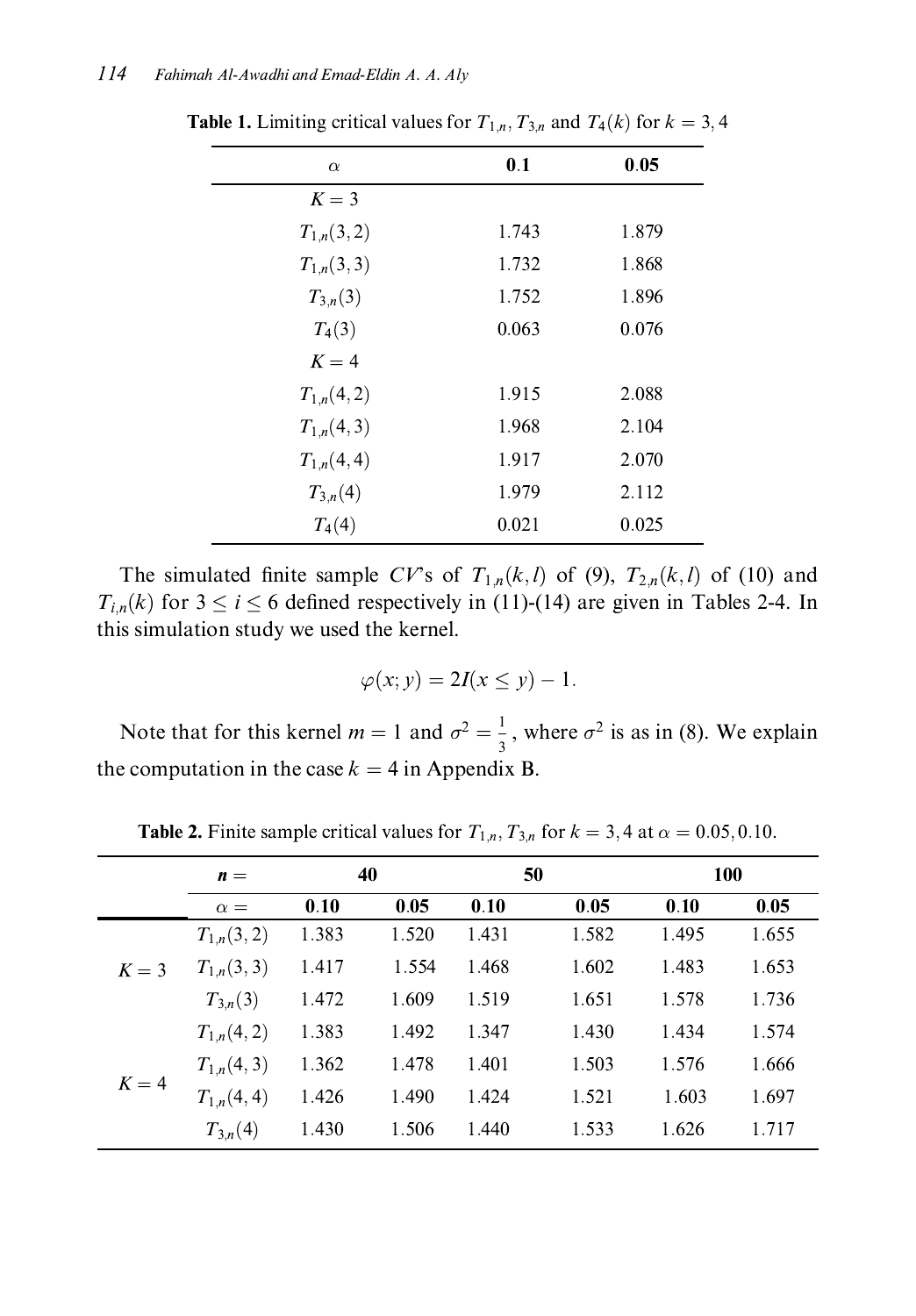| $K=3$          |       | $n=40$ |       | 50    |       | 100   |  |  |
|----------------|-------|--------|-------|-------|-------|-------|--|--|
| $\alpha$       | 0.1   | 0.05   | 0.1   | 0.05  | 0.1   | 0.05  |  |  |
| $T_{2,n}(3,2)$ | 1.059 | 1.340  | 1.178 | 1.444 | 1.157 | 1.597 |  |  |
| $T_{2,n}(3,3)$ | 1.100 | 1.402  | 1.226 | 1.535 | 1.311 | 1.746 |  |  |
| $T_{4,n}$      | 1.349 | 1.641  | 1.477 | 1.787 | 1.619 | 1.972 |  |  |
| $T_{5,n}$      | 1.156 | 1.470  | 1.207 | 1.514 | 1.247 | 1.592 |  |  |
| $T_{6,n}$      | 3.395 | 4.559  | 3.473 | 4.577 | 4.375 | 5.466 |  |  |

**Table 3.** Finite sample critical values for  $T_{2,n}$ ,  $T_{4,n}$ ,  $T_{5,n}$  and  $T_{6,n}$  for  $k=3$ 

**Table 4** Finite sample critical values for  $T_{2,n}$ ,  $T_{4,n}$ ,  $T_{5,n}$  and  $T_{6,n}$  for  $k = 4$ 

| $K=4$          |       | $n=40$ |       | 50    | 100   |       |  |
|----------------|-------|--------|-------|-------|-------|-------|--|
| $\alpha$       | 0.1   | 0.05   | 0.1   | 0.05  | 0.1   | 0.05  |  |
| $T_{2,n}(4,2)$ | 0.854 | 1.100  | 0.979 | 1.220 | 1.090 | 1.457 |  |
| $T_{2,n}(4,3)$ | 0.991 | 1.234  | 1.036 | 1.368 | 1.166 | 1.491 |  |
| $T_{2,n}(4,4)$ | 0.975 | 1.219  | 1.109 | 1.421 | 1.249 | 1.687 |  |
| $T_{4,n}(4)$   | 1.257 | 1.515  | 1.441 | 1.628 | 1.681 | 1.987 |  |
| $T_{5,n}(4)$   | 0.334 | 0.408  | 1.061 | 1.374 | 1.177 | 1.504 |  |
| $T_{6,n}(4)$   | 0.767 | 1.000  | 4.739 | 6.374 | 5.948 | 6.928 |  |

#### **MONTE CARLO POWER COMPARISONS**

We conducted a Monte Carlo power study to compare the powers of the proposed tests with those of several competing tests. In this study we used the normal (light tail) and the double-exponential (heavy tail) distributions. We considered the case of  $n = 50$ ,  $\alpha = 0.05$  and  $k = 3$  with known  $l = 2, 3$  and with unknown *l*. We applied several combinations of change points and jump sizes. For the change points we used the combinations  $a = (5, 15, 25), b = (5, 15, 35), c = (5, 15, 45), d = (15, 25, 35)$  and  $e = (15, 25, 45)$ which reflect changes close to the beginning, the middle and the end of the sample. We took the location parameter of  $X_1$  as zero. The sizes of the location shifts at the change points  $1 < r < s < t < n$  are respectively determined by solving  $P_1 = P\{X_{r+1} > X_1\}, P_2 = P\{X_{s+1} > X_{r+1}\}\$ and  $P_3 = P\{X_{t+1} > X_{s+1}\}.$ For  $(P_1, P_2, P_3)$  we used the combinations  $I = (0.7, 0.2, 0.3), H = (0.7, 0.4, 0.3)$ and  $III = (0.7, 0.4, 0.2)$ , when  $l = 2$ , and the combinations  $IV = (0.7, 0.8, 0.3), V = (0.7, 0.6, 0.3)$  and  $VI = (0.7, 0.6, 0.2),$  when  $l = 3$ . Note that  $P_i$  < 0.5 corresponds to a downward change and  $P_i$  > 0.5 corresponds to an upward change. We estimated the powers of the following test statistics:

1. 
$$
T_{1,n}(3,l), T_{2,n}(3,l)
$$
 for  $l = 2,3$  and  $T_{i,n}(3), i = 3, \dots, 6$ .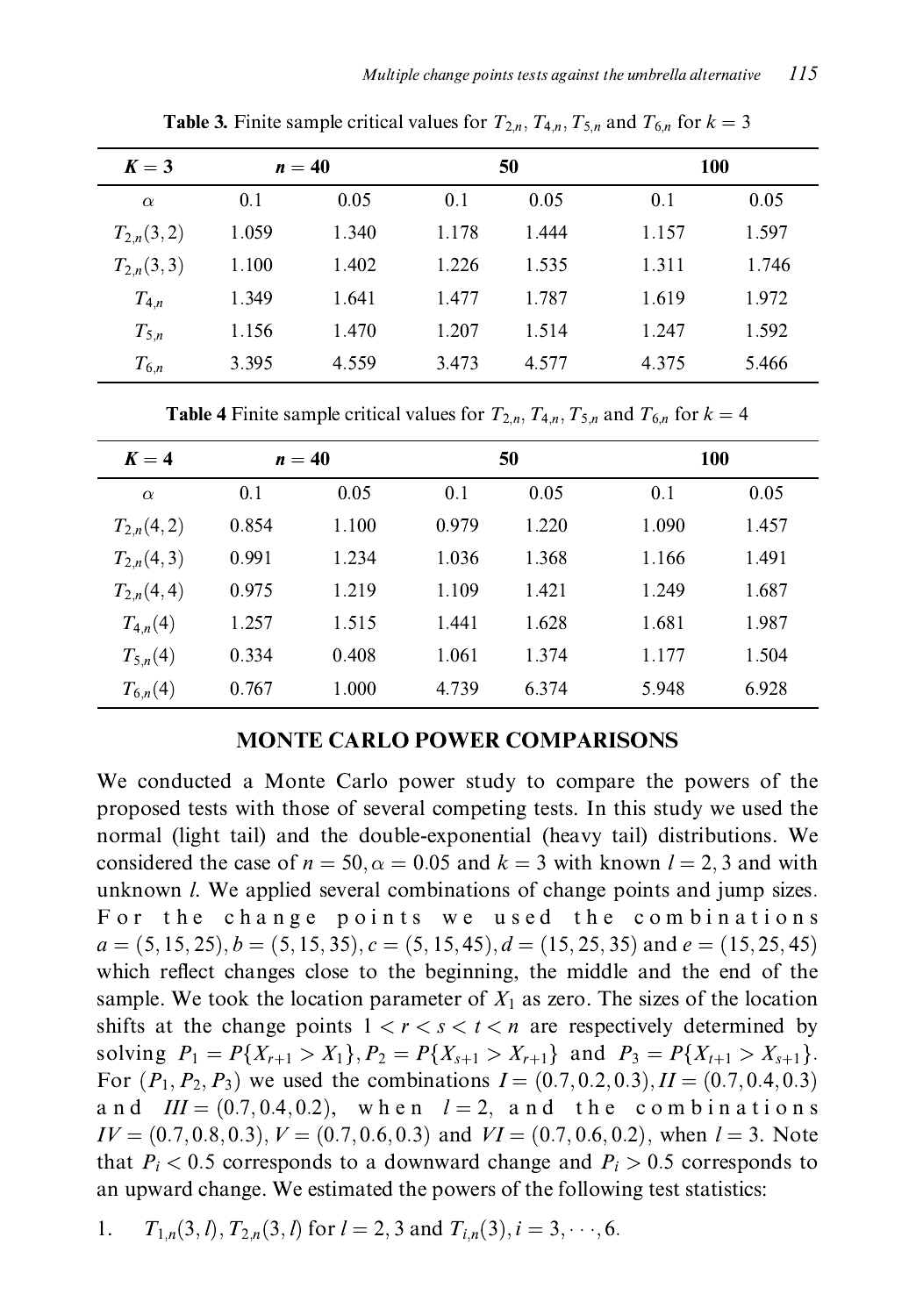- $2.$  $A(3)$  and  $A^*(3)$  (resp.  $T_{n1}(3)$  and  $T_{n1}^*(3)$  of (2.4) and (2.5) of Aly *et al.* (2003)) which are consistent against the ordered multiple change points alternative.
- $t_{1n}$  and  $t_{2n}$  (adjusted for  $k = 3$ ) of page 364 of Aly & BuHamra (1996) 3. which are consistent against the general multiple change points alternative.

The powers were estimated using the NAG Library based on 5,000 realizations under the alternative hypotheses. The power results are summarized in Tables 5-6.

The powers of  $T_{1,n}$ ,  $T_{3,n}$  and  $T_{4,n}$  are high compared to the other tests for the selected positions of the change points. The powers of the proposed tests are high, when the jump size is large. The powers of  $T_{2n}(3,2)$  and  $T_{6n}$  fluctuate with the positions of the change points and the size of the jumps. Also, the test  $T_{2,n}(3,3)$  is better than  $T_{2,n}(3,2)$  in detecting the change point for all cases. In general  $T_{2,n}(3,3)$  is a good test. The two tests  $t_{1n}$  and  $t_{2n}$  designed for testing against the general multiple change point alternative performed good and managed to detect the change point better than the tests  $A(3)$  and  $A^*(3)$  which are designed for testing against the ordered multiple change point alternative.

 $a = (5, 15, 25), b = (5, 15, 35), c = (5, 15, 45), d = (15, 25, 35), e = (15, 25, 45)$ . The probabilities of jumps (P) are:  $I = (P_1, P_2, P_3) = (0.7, 0.2, 0.3), H = (0.7, 0.4, 0.3), H = (0.7, 0.4, 0.2).$  $\overline{\mathbf{C}}\mathbf{P}$  $\boldsymbol{A}^*$  ${\bf P}$  $T_1(3,2)$   $T_1(3,3)$  $T_3$  $T_2(3,2)$   $T_2(3,3)$  $T_{4}$  $T_5$  $T_6$  $\boldsymbol{A}$  $t_1$  $t_2$ 99 98 83 73 78 85  $\mathbf{1}$  $11$  $\mathbf{1}$ 100 97 86  $\cal I$  $(57)$  $(39)$  $(61)$  $(68)$  $(61)$  $(87)$  $(87)$  $(87)$  $(83)$  $(8)$  $(68)$  $(69)$ 5 12  $7\phantom{.}$ 54 26 48 51 3 12  $\mathbf{1}$  $\tau$ 11  $\cal II$  $\boldsymbol{a}$  $(44)$  $(33)$  $(38)$  $(35)$  $(24)$  $(26)$  $(43)$  $(2)$  $(1)$  $(3)$  $(28)$  $(30)$ 97 88 96 83 12 71 61 13 12  $\mathbf{1}$ 96 90  $III$  $(9)$  $(0)$  $(80)$  $(67)$  $(75)$  $(83)$  $(21)$  $(38)$  $(13)$  $(0)$  $(68)$  $(64)$ 99 9  $\overline{2}$ 96 69 95 99 93 17 95 91 88 I  $(81)$  $(90)$   $(87)$  $(97)$  $(98)$  $(98)$  $(94)$  $(29)$  $(45)$  $(75)$  $(87)$  $(82)$ 13 9 64 59  $\overline{4}$  $\overline{c}$  $\tau$ 10 65 62 16 6  $\boldsymbol{b}$  $I\!I$  $(56)$  $(5)$  $(53)$  $(53)$  $(67)$  $(62)$  $(62)$  $(66)$  $(7)$  $(2)$  $(39)$  $(37)$ 94 78 92 75 68 69  $77 \,$  $\mathbf{1}$ 16  $\overline{c}$ 90 80  $I\!I\!I$  $(88)$  $(82)$  $(85)$  $(79)$  $(71)$  $(72)$  $(80)$  $(1)$  $(0)$  $(1)$  $(74)$  $(71)$ 

Table 5. Power values for the normal (double exponential) distribution when  $\alpha = 0.05$ ,  $n = 50$ ,  $k = 3$  and  $l = 2$ . The change points (CP) are: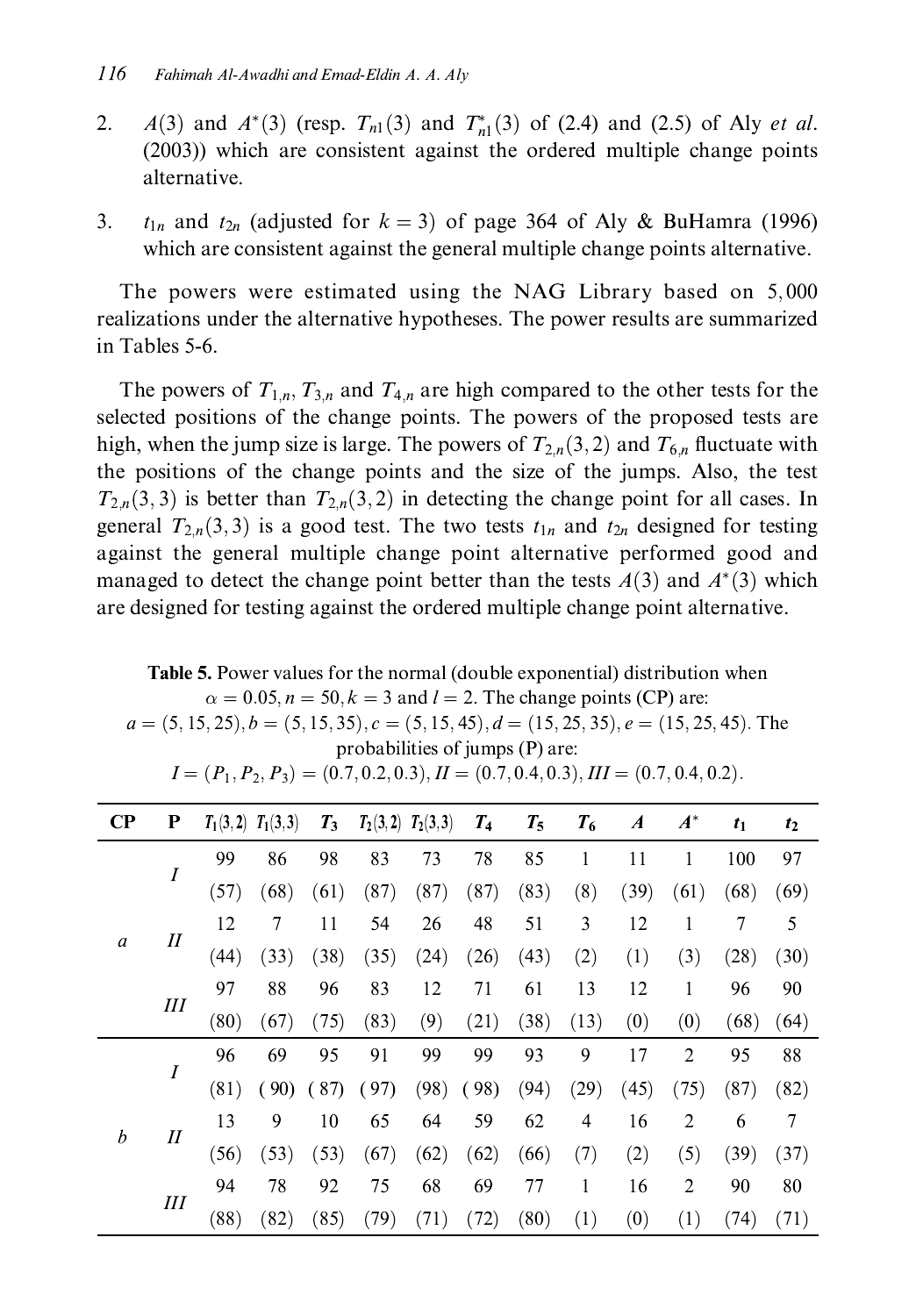|                         |                |                                                                                               | $\alpha = 0.05$ , $n = 50$ , $k = 3$ and $l = 2$ . The change points (CP) are: |       |                                 |      |                |       |       |                  |                |                |                |
|-------------------------|----------------|-----------------------------------------------------------------------------------------------|--------------------------------------------------------------------------------|-------|---------------------------------|------|----------------|-------|-------|------------------|----------------|----------------|----------------|
|                         |                | $a = (5, 15, 25), b = (5, 15, 35), c = (5, 15, 45), d = (15, 25, 35), e = (15, 25, 45)$ . The |                                                                                |       | probabilities of jumps (P) are: |      |                |       |       |                  |                |                |                |
|                         |                | $I = (P_1, P_2, P_3) = (0.7, 0.2, 0.3), H = (0.7, 0.4, 0.3), H = (0.7, 0.4, 0.2).$            |                                                                                |       |                                 |      |                |       |       |                  |                |                |                |
| $\mathbf{C} \mathbf{P}$ | P              |                                                                                               | $T_1(3,2)$ $T_1(3,3)$                                                          | $T_3$ | $T_2(3,2)$ $T_2(3,3)$           |      | T <sub>4</sub> | $T_5$ | $T_6$ | $\boldsymbol{A}$ | $A^*$          | t <sub>1</sub> | t <sub>2</sub> |
|                         |                | 84                                                                                            | 37                                                                             | 79    | 81                              | 98   | 96             | 53    | 59    | 33               | 5              | 77             | 63             |
|                         | I              | (89)                                                                                          | (97)                                                                           | (95)  | (80)                            | (97) | (97)           | (82)  | (59)  | (84)             | (93)           | (93)           | (86)           |
|                         |                | 12                                                                                            | 8                                                                              | 10    | 35                              | 54   | 44             | 29    | 19    | 33               | $\overline{7}$ | 6              | 6              |
| $\mathcal{C}$           | $I\!I$         | (38)                                                                                          | (48)                                                                           | (46)  | (46)                            | (56) | (56)           | (44)  | (21)  | (19)             | (24)           | (33)           | (26)           |
|                         |                | 47                                                                                            | 22                                                                             | 42    | 47                              | 54   | 43             | 28    | 20    | 33               | 8              | 29             | 16             |
|                         | III            | (55)                                                                                          | (60)                                                                           | (59)  | (46)                            | (55) | (55)           | (43)  | (19)  | (7)              | (16)           | (39)           | (30)           |
|                         |                | 96                                                                                            | 84                                                                             | 95    | 87                              | 92   | 86             | 24    | 85    | 64               | 20             | 96             | 94             |
|                         | I              | (85)                                                                                          | (96)                                                                           | (94)  | (86)                            | (88) | (88)           | (46)  | (94)  | (96)             | (98)           | (96)           | (92)           |
|                         |                | 19                                                                                            | 25                                                                             | 22    | 62                              | 74   | 63             | 33    | 39    | 63               | 20             | 17             | 21             |
| $\overline{d}$          | $\cal H$       | (50)                                                                                          | (57)                                                                           | (52)  | (62)                            | (72) | (72)           | (52)  | (37)  | (23)             | (35)           | (46)           | (46)           |
|                         |                | 91                                                                                            | 77                                                                             | 86    | 83                              | 79   | 71             | 52    | 20    | 62               | 21             | 85             | 83             |
|                         | III            | (74)                                                                                          | (71)                                                                           | (71)  | (79)                            | (76) | (76)           | (65)  | (17)  | (2)              | (9)            | (58)           | (67)           |
|                         |                | 84                                                                                            | 57                                                                             | 78    | 80                              | 87   | 77             | 1     | 99    | 80               | 37             | 78             | 72             |
|                         | $\overline{I}$ | (97)                                                                                          | (100)                                                                          | (99)  | (80)                            | (83) | (83)           | (22)  | (99)  | (100)            | (100)          | (100)          | (98)           |
|                         |                | 18                                                                                            | 24                                                                             | 22    | 50                              | 66   | 54             | 10    | 74    | 80               | 36             | 19             | 24             |
| $\boldsymbol{e}$        | $I\!I$         | (66)                                                                                          | (79)                                                                           | (76)  | (63)                            | (65) | 65             | (28)  | (70)  | (64)             | (70)           | (68)           | (54)           |
|                         |                | 81                                                                                            | 53                                                                             | 70    | 77                              | 70   | 60             | 11    | 73    | 80               | 36             | 35             | 31             |
| III                     | (76)           | (83)                                                                                          | (80)                                                                           | (68)  | (63)                            | (63) | (31)           | (69)  | (42)  | (53)             | (66)           | (52)           |                |

Cont. Table 5. Power values for the normal (double exponential) distribution when

Table 6. Power values for the normal (double exponential) distribution when  $\alpha = 0.05$ ,  $n = 50$ ,  $k = 3$  and  $l = 3$ . The change points (CP)

|  |    | <b>P</b> $T_1(3,2)$ $T_1(3,3)$ $T_3$ $T_2(3,2)$ $T_2(3,3)$ $T_4$ $T_5$ $T_6$ $A$ $A^*$ $t_1$ $t_2$ |  |                                                                                                                                                                                  |  |  |  |  |
|--|----|----------------------------------------------------------------------------------------------------|--|----------------------------------------------------------------------------------------------------------------------------------------------------------------------------------|--|--|--|--|
|  |    |                                                                                                    |  |                                                                                                                                                                                  |  |  |  |  |
|  |    |                                                                                                    |  | $\begin{array}{cccccccc} 68 & 68 & 66 & 60 & 73 & 74 & 85 & 1 & 11 & 1 & 58 & 74 \\ (52) & (68) & (62) & (18) & (87) & (81) & (71) & (8) & (11) & (1) & (68) & (70) \end{array}$ |  |  |  |  |
|  |    |                                                                                                    |  |                                                                                                                                                                                  |  |  |  |  |
|  |    |                                                                                                    |  | 42 33 36 54 26 29 (45 3 12 1 39 37 (44) (33) (38) (50) (24) (44) (49) (3) (12) (1) (28) (30)                                                                                     |  |  |  |  |
|  | VI | 82                                                                                                 |  |                                                                                                                                                                                  |  |  |  |  |
|  |    |                                                                                                    |  | 70 77 83 11 22 42 13 12 1 73 70<br>(67) (75) (83) (10) (72) (57) (13) (12) (1) (68) (64)                                                                                         |  |  |  |  |

continue next page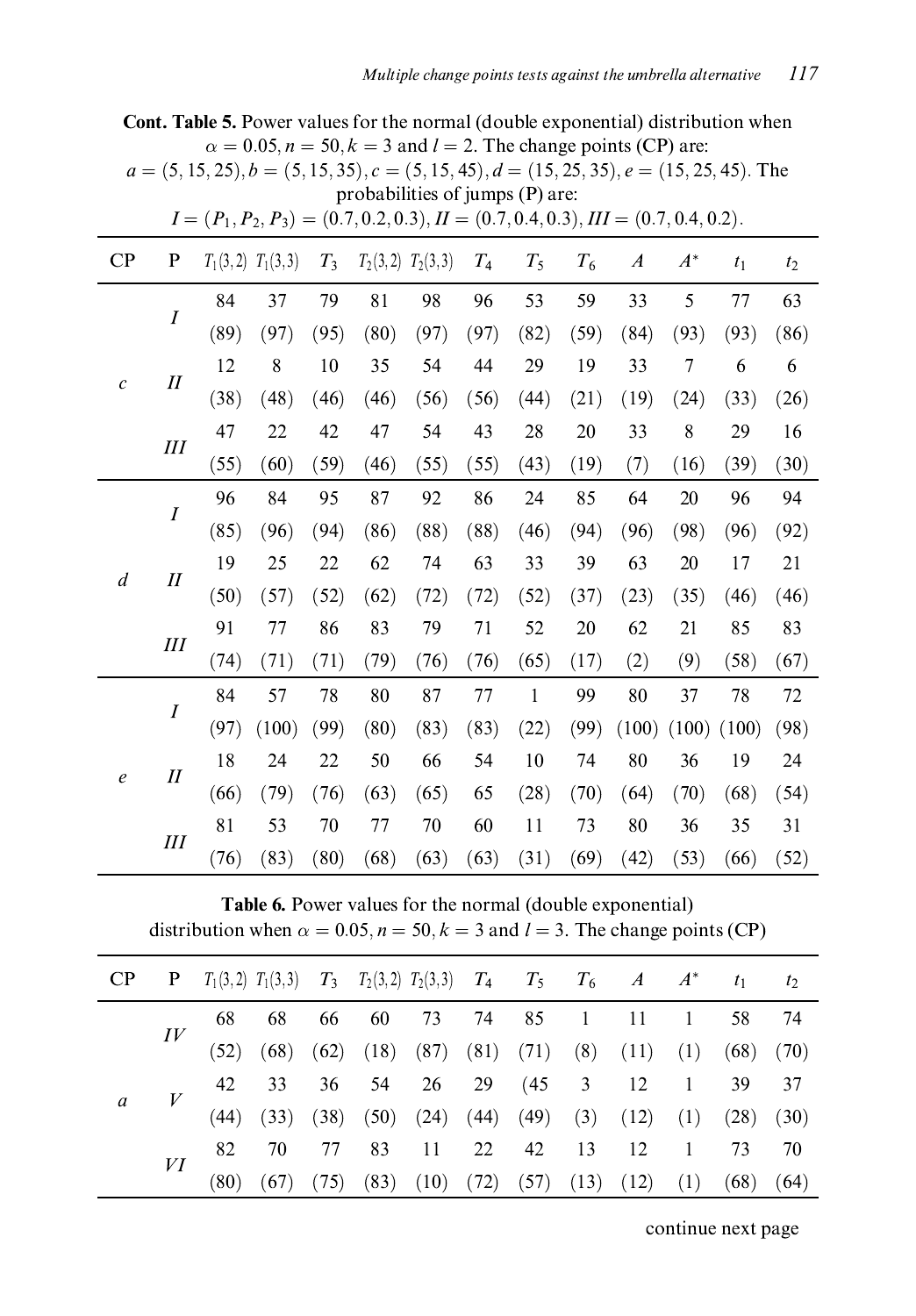| CP               | $\bf P$            | $T_1(3,2)$ | $T_1(3,3)$ | $T_3$ | $T_2(3,2)$ | $T_2(3,3)$ | T <sub>4</sub> | $T_5$ | $T_6$                    | $\boldsymbol{A}$ | $A^*$          | t <sub>1</sub> | t <sub>2</sub> |
|------------------|--------------------|------------|------------|-------|------------|------------|----------------|-------|--------------------------|------------------|----------------|----------------|----------------|
|                  | $I\bar{V}$         | 96         | 97         | 96    | 21         | 99         | 99             | 99    | 9                        | 17               | $\overline{c}$ | 94             | 93             |
|                  |                    | (81)       | (90)       | (87)  | (7)        | (98)       | (97)           | (82)  | (21)                     | (17)             | (2)            | (87)           | (82)           |
| b                | $\boldsymbol{V}$   | 56         | 55         | 53    | 25         | 64         | 64             | 69    | $\overline{\mathcal{L}}$ | 16               | $\overline{2}$ | 35             | 25             |
|                  |                    | (56)       | (53)       | (53)  | (27)       | (62)       | (57)           | (60)  | (4)                      | (16)             | (2)            | (39)           | (37)           |
|                  | VI                 | 89         | 91         | 92    | 45         | 68         | 69             | 78    | $\mathbf{1}$             | 17               | $\overline{c}$ | 42             | 29             |
|                  |                    | (88)       | (82)       | (85)  | (49)       | (72)       | (70)           | (78)  | (1)                      | (17)             | (2)            | (74)           | (71)           |
|                  |                    | 95         | 98         | 97    | 21         | 98         | 98             | 86    | 68                       | 33               | 5              | 94             | 87             |
|                  | IV                 | (89)       | (97)       | (95)  | (10)       | (97)       | (94)           | (50)  | (59)                     | (33)             | (5)            | (93)           | (86)           |
|                  | V                  | 42         | 52         | 48    | 25         | 54         | 54             | 41    | 19                       | 33               | $\overline{7}$ | 48             | 50             |
| $\mathcal C$     |                    | (39)       | (48)       | (46)  | (26)       | (56)       | (44)           | (27)  | (10)                     | (33)             | (7)            | (33)           | (23)           |
|                  |                    | 92         | 94         | 94    | 37         | 54         | 54             | 41    | 21                       | 33               | 5              | 58             | 65             |
|                  | VI                 | (55)       | (60)       | (59)  | (36)       | (55)       | (43)           | (30)  | (19)                     | (33)             | (5)            | (39)           | (30)<br>e      |
|                  | IV                 | 86         | 95         | 93    | 42         | 92         | 92             | 62    | 85                       | 64               | 20             | 91             | 91             |
|                  |                    | (85)       | (96)       | (94)  | (39)       | (88)       | (81)           | (10)  | (94)                     | (64)             | (20)           | (95)           | (92)           |
| $\boldsymbol{d}$ | V                  | 54         | 61         | 58    | 42         | 74         | 74             | 53    | 39                       | 63               | 20             | 71             | 56             |
|                  |                    | (50)       | (57)       | (52)  | (41)       | (72)       | (62)           | (32)  | (37)                     | (63)             | (20)           | (46)           | (46)           |
|                  | VI                 | 84         | 90         | 88    | 38         | 79         | 79             | 67    | 20                       | 62               | 21             | 67             | 56             |
|                  |                    | (74)       | (71)       | (71)  | (37)       | (76)       | (67)           | (51)  | (17)                     | (62)             | (21)           | (58)           | (67)           |
|                  | $I\hspace{-.5mm}V$ | 99         | 100        | 100   | 47         | 87         | 87             | 21    | 99                       | 80               | 37             | 25             | 29             |
|                  |                    | (97)       | (100)      | (99)  | (40)       | (83)       | (72)           | (2)   | (97)                     | (80)             | (37)           | (100)          | (98)           |
|                  | $\bar{V}$          | 70         | 83         | 80    | 38         | 66         | 66             | 29    | 74                       | 80               | 36             | 66             | 64             |
| $\boldsymbol{e}$ |                    | (66)       | (79)       | (76)  | (22)       | (65)       | (51)           | (10)  | (70)                     | (80)             | (36)           | (67)           | (54)           |
|                  |                    | 95         | 97         | 94    | 35         | 70         | 70             | 32    | 73                       | 80               | 36             | 66             | 56             |
| VI               |                    | (76)       | (83)       | (80)  | (21)       | (63)       | (52)           | (10)  | (69)                     | (80)             | (36)           | (66)           | (52)           |

Cont. Table 6. Power values for the normal (double exponential) distribution when  $\alpha = 0.05$ ,  $n = 50$ ,  $k = 3$  and  $l = 3$ . The change points (CP)

#### **AN EXAMPLE**

Moment magnitude (Mw) readings of earthquakes 2000 kilometers outside Kuwait for 206 days in 2002/2003 are given in Figure 1 (in logarithmic scale). The corresponding Cusum plot is given in Figure 2 which suggests that there might be changes in Mw at days 71, 109 and 173. Al-Hulail (2009) used Bayesian inference and assigned normal distribution with mean  $\lambda_i$ ,  $i = 1, 2, 3, 4$ , and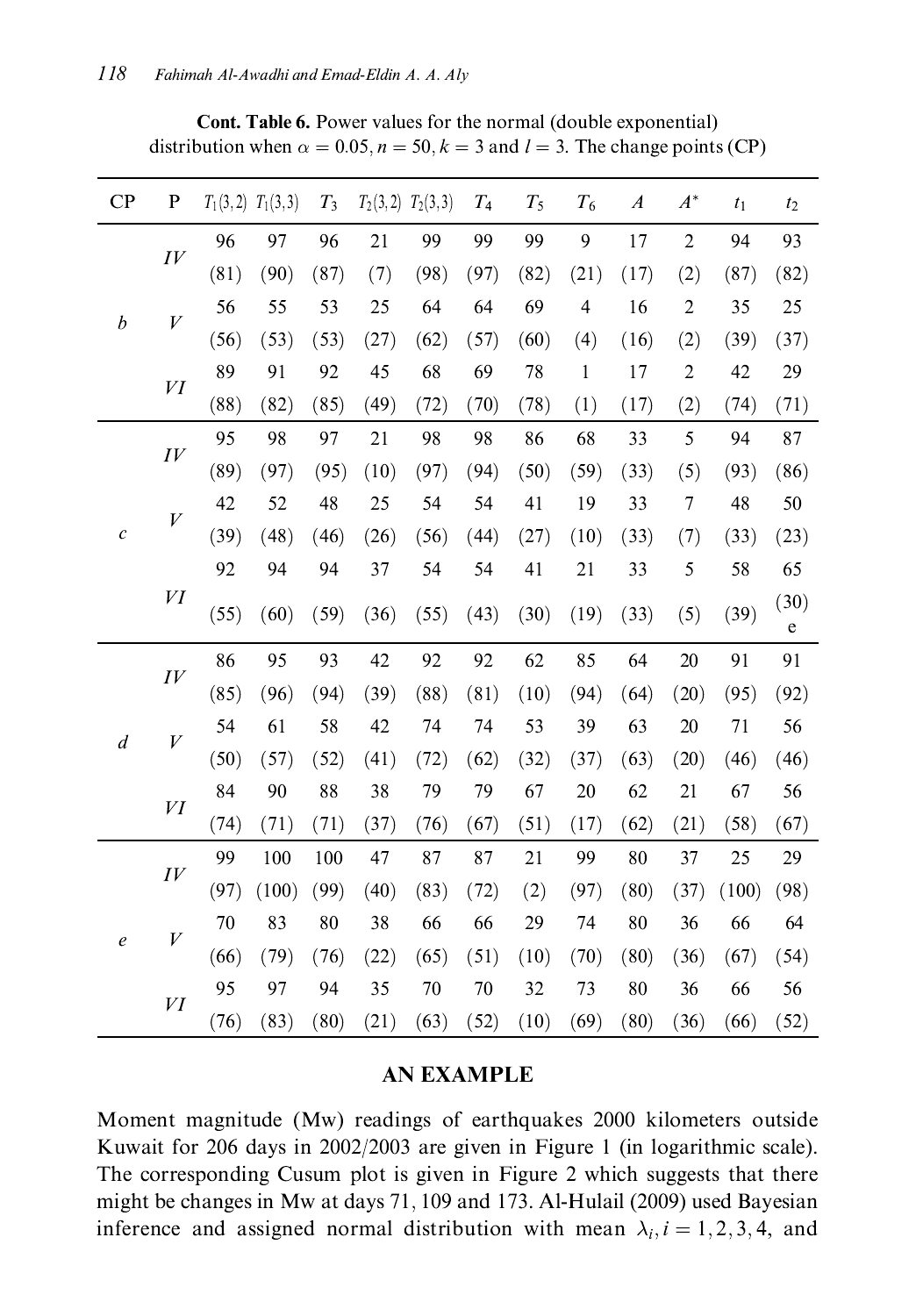precision  $\tau$  as likelihood function. Appropriate priors are set to the parameters  $\lambda_i$ ,  $i = 1, 2, 3, \tau$  and the position of the three change points  $1 < k_1 < k_2 < k_3 < n$ . Then, the posterior and the marginal distributions for the parameters  $\lambda_i$ ,  $\tau$ ,  $k_i$  are derived. Using BUGS 1.4.3 software (Bayesian inference using Gibbs Sampling) and 100,000 iterations, Al-Hulail (2009) reported that the most posterior mode for the positions of change are 72,139 and 173. The corresponding predicted rates are 5.79, 5.70, 5.91 and 5.69. For this data  $T_{2,206}(3,2) = 1.767$  with P-value 0.0386. This confirms the umberlla alternative with  $k = 3$  and  $l = 2$ .



Fig.1. Mw readings of earthquakes for 206 days in 2002/2003 in Kuwait.



Fig. 2. The Cusum plot for the Mw readings of earthquakes for 206 days in 2002/2003 in Kuwait.

#### **PROOFS**

Let  $\phi_1(\cdot)$  and  $\sigma$  be as in (7) and (8), respectively. Define

$$
\xi_i = \sigma^{-1} \phi_1(X_i), S_i = \sum_{j=1}^i \xi_j, S(i) = S_i - \frac{i}{n} S_n,
$$
\n(32)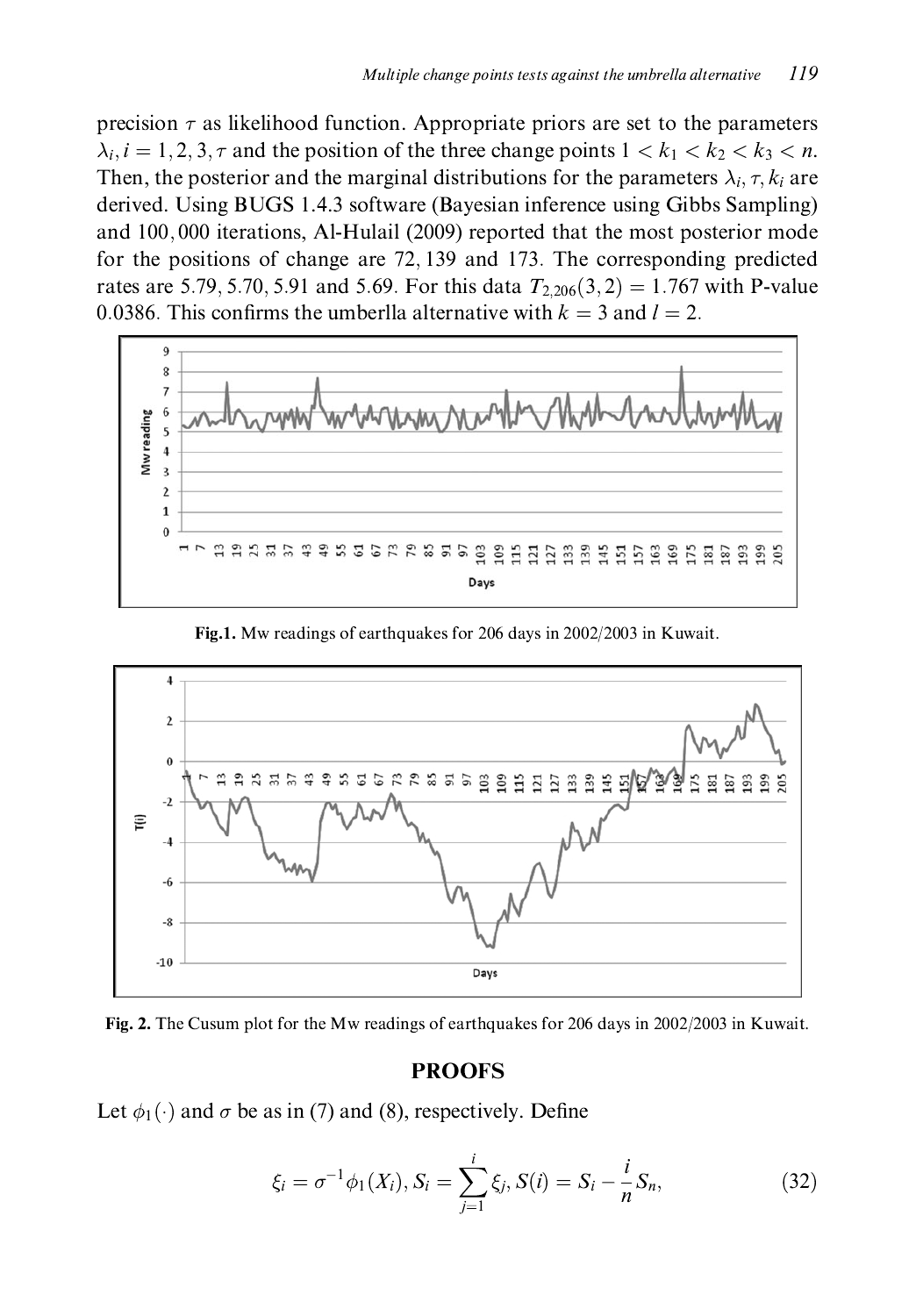$$
Y_{i,j,n} = d_{j+1,n} \{ S([ns_i]) - S([ns_{i-1}]) \} - d_{i,n} \{ S([ns_{j+1}]) - S([ns_j]) \},
$$
(33)

$$
Z_n(\underline{s}, l) = \sum_{i=1}^{l-1} \sum_{j=i}^{l-1} Y_{i,j,n} - \sum_{i=l}^{k} \sum_{j=i}^{k} Y_{i,j,n},
$$
(34)

$$
Z_n^*(\underline{s}, l) = \sum_{i=2}^{k-l+1} \{ [ns_{k-i+1}] S([ns_{k-i+2}]) - [ns_{k-i+2}] S([ns_{k-i+1}]) \} - \sum_{i=k-l+3}^k \{ [ns_{k-i+1}] S([ns_{k-i+2}]) - [ns_{k-i+2}] S([ns_{k-i+1}]) \} - S([ns_{l-1}]) - S([ns_k]), \qquad (35)
$$

$$
\underline{Z}_n(\underline{s}) = (Z_n(\underline{s}, 2), \cdots, Z_n(\underline{s}, k)) \text{ and } \underline{Z}_n^*(\underline{s}) = (Z_n^*(\underline{s}, 2), \cdots, Z_n^*(\underline{s}, k)). \tag{36}
$$

It is easy to see that

$$
\underline{Z}_n(\underline{s}) = \underline{Z}_n^*(\underline{s}).
$$

#### Proof of Theorem 1: By the proof of Lemma 1 of Aly & Kochar (1997),

$$
\max_{i,j:(d_{i,n}\wedge d_{j+1,n})\geq 1} \left| \sqrt{n}\sigma^{-1} U_{i,j,n} - n^{-\frac{3}{2}} Y_{i,j,n} \right| \stackrel{p}{=} O(n^{-\frac{1}{2}}). \tag{37}
$$

By  $(5)$  and  $(34)-(37)$ ,

$$
\sup_{\underline{s}} \left| \underline{W}_n(\underline{s}) - n^{-\frac{3}{2}} \underline{Z}_n^*(\underline{s}) \right| \stackrel{P}{=} O(n^{-\frac{1}{2}}). \tag{38}
$$

By (38) and the results of Section 4 of Csörg & Horváth (1988b) (see also, Csörgő & Horváth (1997)) we obtain (15).

Proof of Lemma 1: By (15) we have

$$
(T_{2,n}(k,2),\cdots,T_{2,n}(k,k)) \xrightarrow{D} (T_2(k,2),\cdots,T_2(k,k)),
$$

where

$$
T_2(k,l)=\int \cdots \int \Psi_k(\underline{s},l)d\underline{s}.
$$

By straightforward but tedious integrations we obtain (20).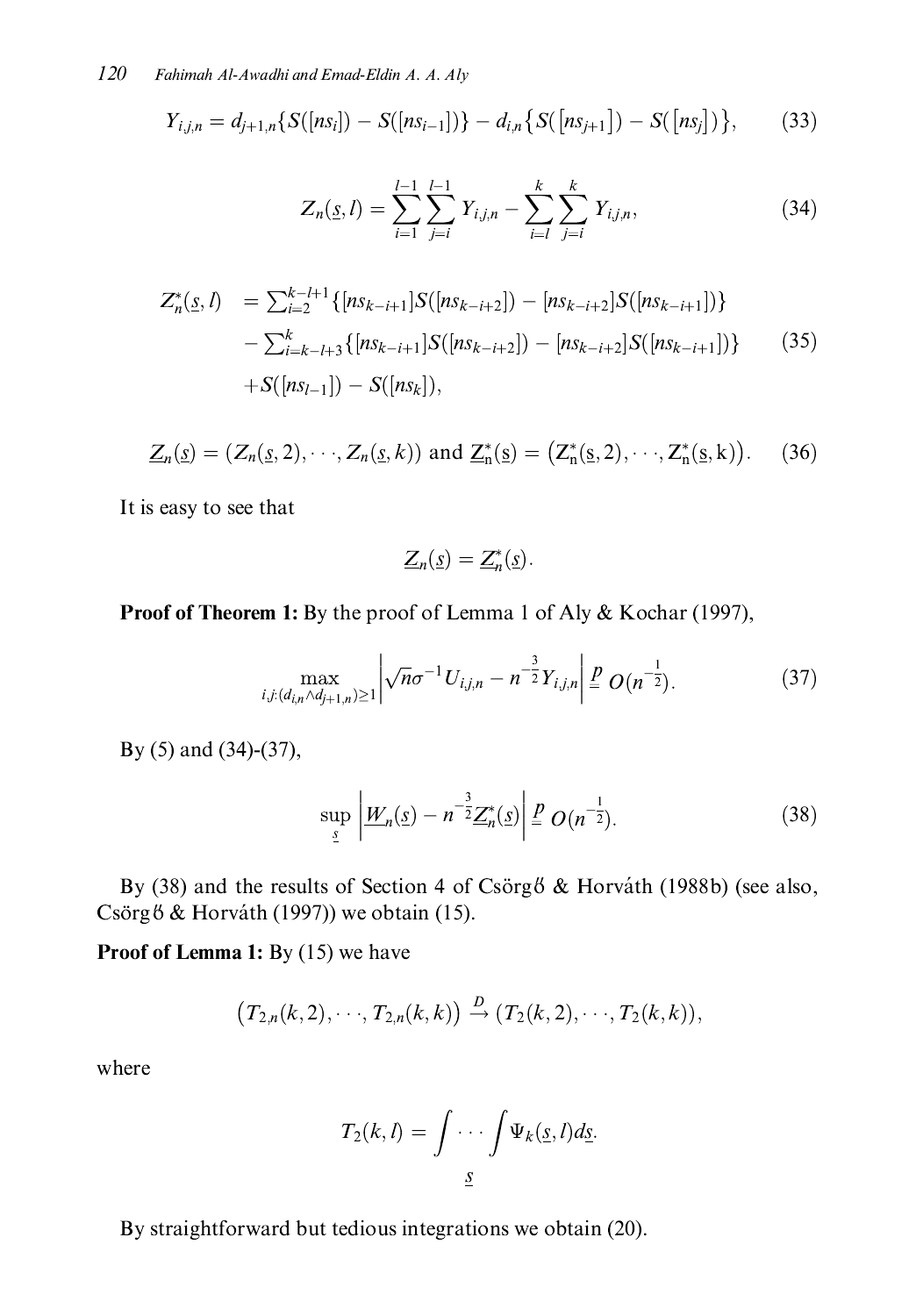#### **ACKNOWLEDGMENT**

This research is supported by research grant SS05/01 of Kuwait University. Part of this research was done while the second author was visiting Carleton University, Canada, on a sabbatical leave from Kuwait University.

#### **REFERENCES**

- **Al-Hulail, D. 2009**. Bayesian inference for change point problems. MSc project at Kuwait University.
- Aly, E. E. 2004. Change point detection based on L-statistics. Fields Institute Communications, 44: 293-300.
- Aly, E. E., Abd-Rabou, A. S. & Al-Kandari, N. M. 2003. Tests for multiple change points under ordered alternatives. Metrika, 57: 209-221.
- Aly, E. E. & BuHamra, S. 1996. Rank tests for two change points. Computational Statistics & Data Analysis, 22: 363-372.
- Aly, E. E. & Kochar, S. C. 1997. Change point tests based on U-statistics with applications in reliability. Metrika, 45: 259-269.
- Barlow, R. E. & Brunk, H. D. 1972. The isotonic regression problem and its dual. Journal of the American Statistical Association, 67: 140-147.
- Bhattacharyya, G. K. 1984. Tests for randomness against trend or serial correlations. In: P.R. Krishnaiah & P.K. Sen, Eds., Handbook of Statistics, V4, Nonparametric Methods. North-Holland, Amsterdam, pp 89-111.
- Csörg 6, M. & Horváth, L. 1988a. Nonparametric methods for change-point problems. In: P.R. Krishnaiah and C.R. Rao, Eds., Handbook of Statistics, V7, Quality Control and Reliability. North-Holland, Amsterdam, pp 403-425.
- $\sigma$  Csörgő, M. & Horváth, L. 1988b. Invariance principles for changepoint problems. Journal Multivariate Analysis, 27: 151-168.
- Csörgő, M. & Horváth, L. 1997. Limit Theorems in Change-Point Analysis. John Wiley & Sons, New York.
- **Döring, M. 2010.** Multiple change-point estimation with U-statistics. Journal of Statistical Planning and Inference, 140: 2003-2017.
- Hušková, M. & Sen, P. K. 1989. Nonparametric tests for shift and change in regression at an unknown time point. In: P. Hackl, Ed., Statistical Analysis and Forecasting of Economic Structural Change, Springer Verlag, New York, pp 71-85.
- Hušková, M. & Slaby, A. 2001. Permutation tests for multiple changes. Kybernetika, 37: 605-622.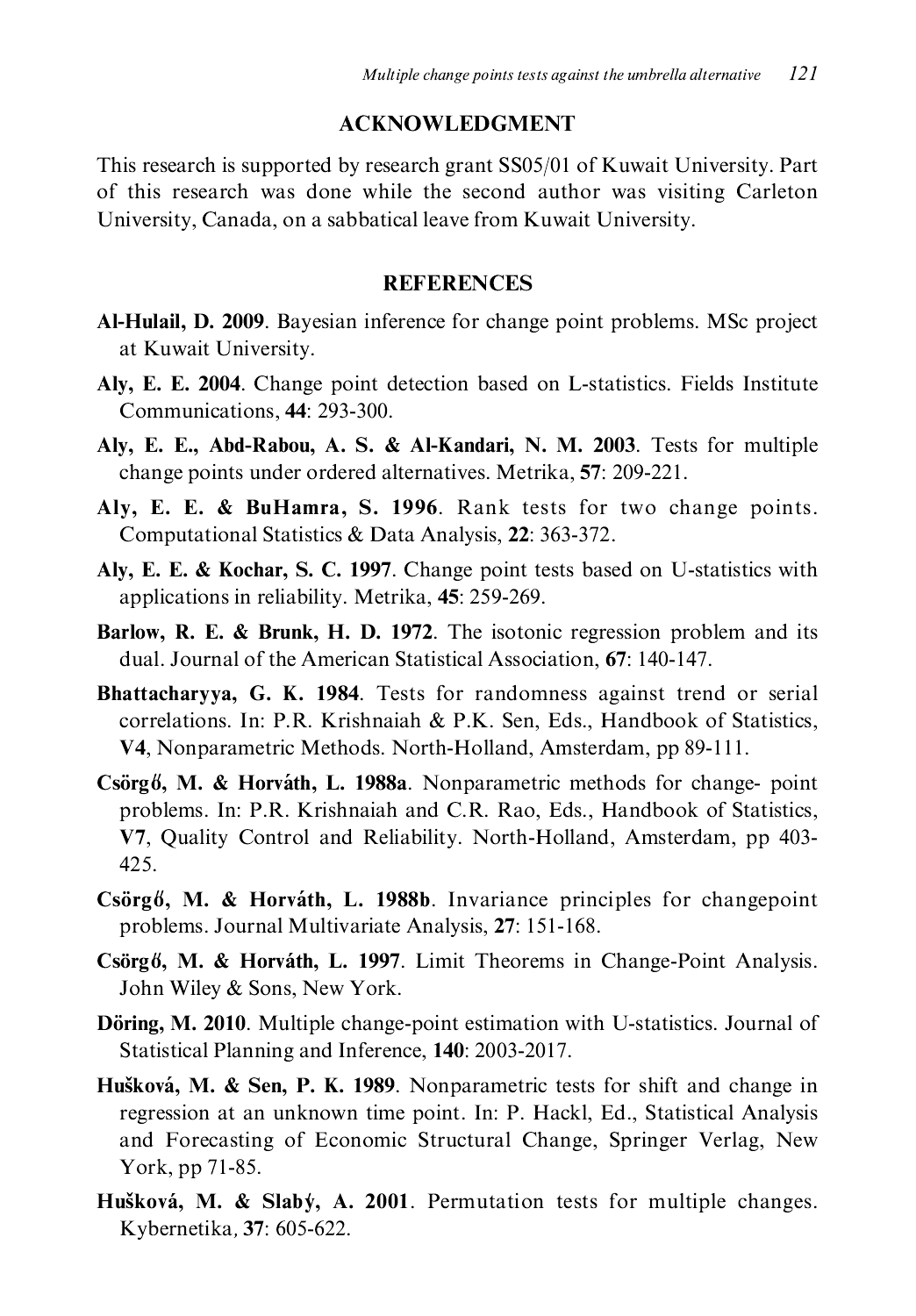- Lavielle, M. & Teyssiere, G. 2006. Detection of multiple change-points in multivariate time series. Lithuanian Mathematical Journal, 46: 287-306.
- **Lebarbier, E. 2005.** Detecting multiple change-points in the mean of Gaussian process by model selection. Signal Processing, 85: 717-736.
- Lin, C. H. & Kao, T. C. 2008. Multiple structural changes in the tail behavior: Evidance from stock index futures return. Nonlinear analysis, 9: 1702-1713.
- Lombard, F. 1987. Rank tests for changepoint problems. Biometrika, 74: 615-624.
- **Lombard, F. 1989.** Some recent developments in the analysis of change-point data. South African Statistical Journal, 23: 1-21.
- Mack, G. A. & Wolfe, D. A. 1981. K-sample rank tests for umbrella alternative. Journal of the American Statistical Association. 76: 175-181.
- Robertson, T., Wright, T. & Dykstra, R. 1988. Order restricted Statistical Inference. John Wiley and Sons, New York.
- Sen, P. K. 1988. Robust tests for change-point models. In: S. Kotz and N.L. Johnson, Eds-in-chief, Encyclopedia of Statistical Sciences, 8, John Wiley and Sons, New York, pp 173-176.
- Xiong, Ch., Yan, Y. & Ji, M. 2003. Tests of homogeneity for umbrella alternative in dose-response relationships for Poisson variables. Journal of Modern Applied Statistical Methods, 2: 389-399.
- **Zacks, S. 1983.** Survey of classical and Bayesian approaches to the changepoint problem: fixed sample and sequential procedures of testing and estimation. In: M.H. Rizvi, J.S. Rustagi and D. Siegmund, Eds., Recent Advances in Statistics, Academic Press, New York, pp 245-269.

| <b>Submitted :</b> |     | 26/11/2012 |
|--------------------|-----|------------|
| <b>Revised</b>     |     | 16/09/2013 |
| Accepted           | - 2 | 24/09/2013 |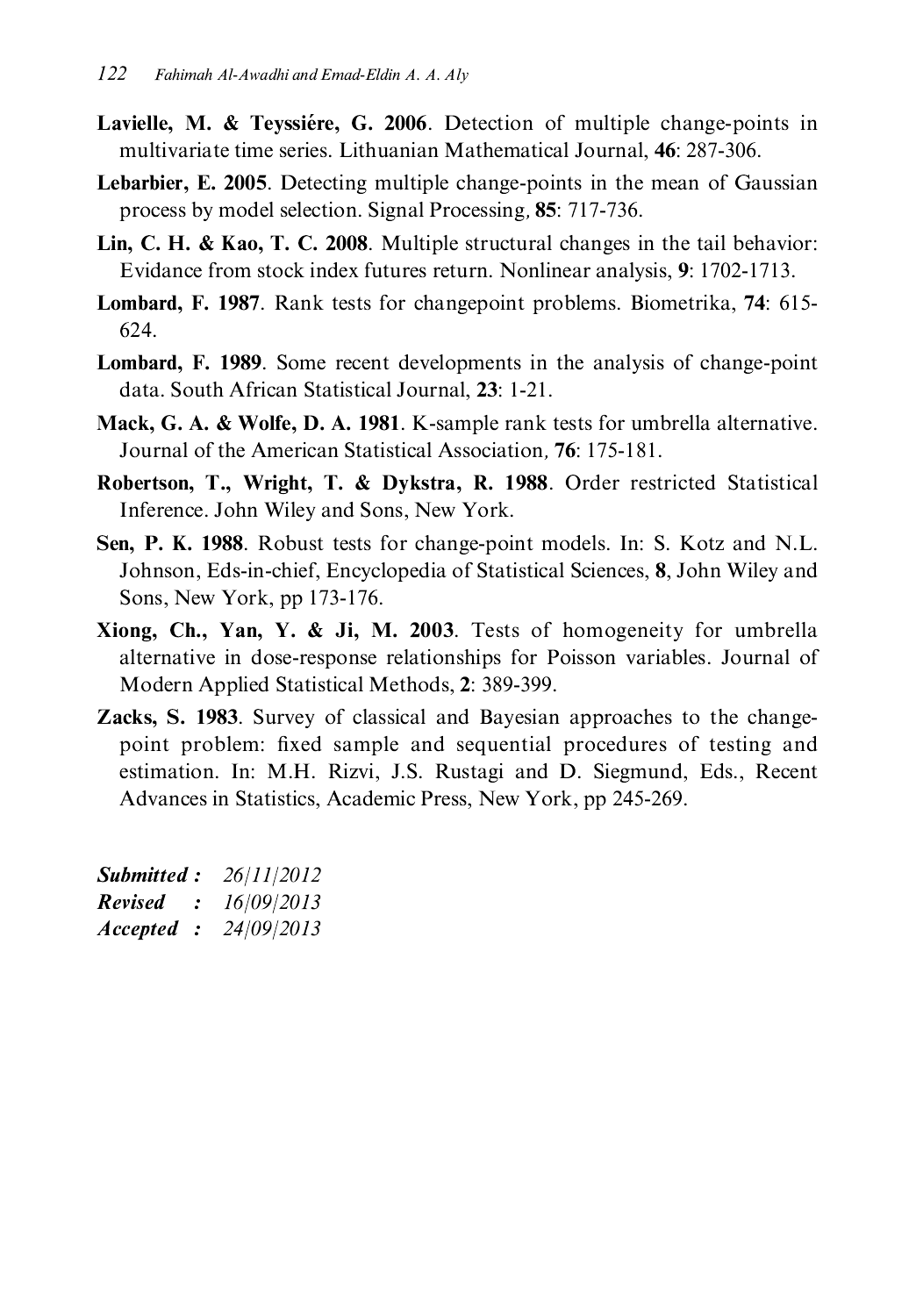### APPENDIX A: CRITICAL VALUES OF  $T_1(k, l), T_3(k)$

For  $M = 2000$  and  $N = 2000$ , we generate N realizations  $(Z_1, \dots, Z_M) \sim MVN(0, \Lambda)$ , where for  $i < j$ ,

$$
\Lambda_{i,j} = \frac{i}{M+1} \left(1 - \frac{j}{M+1}\right)
$$

We then follow the steps:

For each realization and for every  $1 \le i_1 < i_2 < i_3 < i_4 \le M$ , compute 1.

$$
\widetilde{\Psi}_{4}(i_{1},i_{2},i_{3},i_{4};l) = \frac{1}{M+1} \sum_{h=2}^{4-l+1} \left\{ i_{4-h+1} Z_{i_{4-h+2}} - i_{4-h+2} Z_{i_{4-h+1}} \right\} \n- \frac{1}{M+1} \sum_{h=4-l+3}^{4} \left\{ i_{4-h+1} Z_{i_{4-h+2}} - i_{4-h+2} Z_{i_{4-h+1}} \right\} \n+ Z_{i_{l-1}} - Z_{i_{4}}.
$$

- $\overline{2}$ . Take the maximum over all  $1 \le i_1 < i_2 < i_3 < i_4 \le M$ .
- Order the resulting  $N$  values and obtain the corresponding upper  $3.$ percentiles. This gives the CV's for  $T_1(4, l)$ .
- $\overline{4}$ . Repeat steps 1 and 2 for  $l = 2, 3, 4$  and take the maximum over *l*. Order the resulting  $N$  values and obtain the corresponding upper percentiles. This gives the CV's for  $T_3(4)$ .

## **APPENDIX B: MONTE CARLO FINITE SAMPLE CRITICAL** VALUES OF  $T_{1,n}(k,l)$ ,  $T_{2,n}(k,l)$  AND  $T_{i,n}(k)$ ,  $3 \le j \le 6$

Generate  $N = 1000$  samples of size  $n (= 40, 50, 100)$  from  $N(0, 1)$ .  $1<sub>1</sub>$ 

Let  $s_0 = 0$  and  $s_5 = 1$ . For each realization and for every  $1 \le i_1 < i_2 < i_3 < i_4 \le n$  $2.$ take  $s_1 = \frac{i_1}{n}$ ,  $s_2 = \frac{i_2}{n}$ ,  $s_3 = \frac{i_3}{n}$ ,  $s_4 = \frac{i_4}{n}$  and compute

$$
U_{r,t,n} = \frac{1}{n^2} \left\{ 2 \sum_{u=1}^{(i_r - i_{r-1})} \sum_{v=1}^{(i_{t+1} - i_l)} I(X_{i_{r-1}+u} \leq X_{i_{t}+v}) - (i_r - i_{r-1}) \times (i_{t+1} - i_t) \right\}
$$

and

$$
W_n(\underline{s},l)=\sum_{r=1}^{l-1}\sum_{t=r}^{l-1}U_{r,t,n}-\sum_{r=l}^{4}\sum_{t=r}^{4}U_{r,t,n}.
$$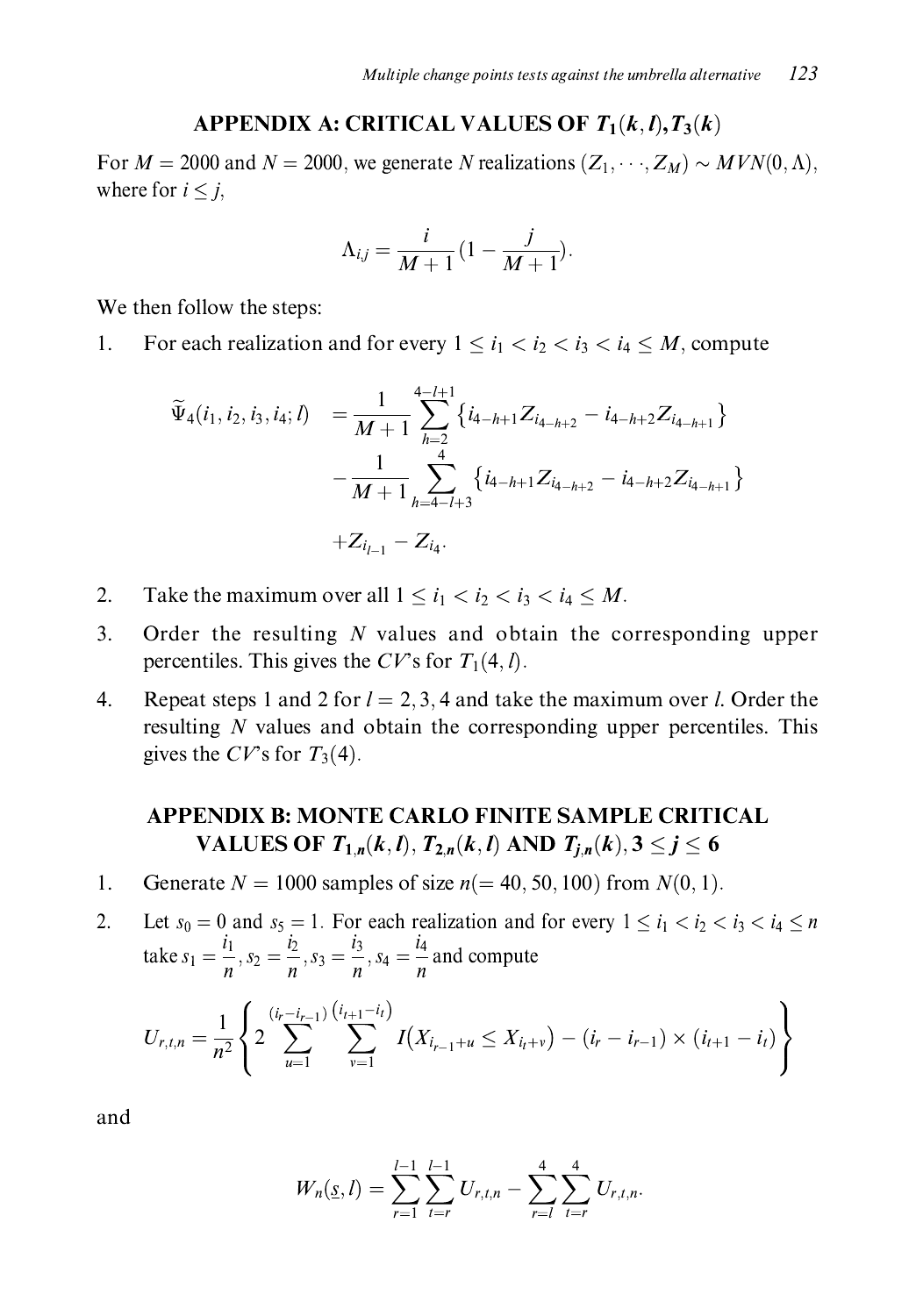- Take the maximum of  $W_n(s, l)$  over all  $1 \le i_1 < i_2 < i_3 < i_4 \le n$  and  $\overline{3}$ . compute  $T_{1,n}(k, l)$  of (9).
- Order the resulting  $N$  values and obtain the corresponding upper  $\overline{4}$ . percentiles. This gives the finite sample CV's for  $T_{1,n}(k, l)$ .
- Repeat steps 1 and 2 and compute  $T_{2,n}(k,l)/\sigma_{k,l}$ , where  $\sigma_{k,l}^2$  is as in (29) and 5.  $T_{2,n}(k, l)$  is as in (10).
- Order the resulting  $N$  values. The corresponding upper percentiles are the 6. finite sample CV's for  $T_{2n}(k, l)/\sigma_{k,l}$ .
- 7. Repeat steps 1,2 and 3 and compute  $T_{3,n}(k)$  of (11).
- 8. Order the resulting  $N$  values and obtain the corresponding upper percentiles. This gives the finite sample CV's for  $T_{3,n}(k)$ .
- Repeat steps 1,2 and 5 and compute  $T_{4n}(k)/\sigma_{k,l}$ , where  $T_{4n}(k)$  is as in (12). 9.
- $10.$ Order the resulting  $N$  values. The corresponding upper percentiles are the finite sample CV's for  $T_{4n}(k)/\sigma_{k,l}$ .
- Repeat steps 1,2 and 5 and compute  $T_{5n}(k)/\sigma_{k,l}$ , where  $T_{5n}(k)$  is as in (13). 11.
- Order the resulting  $N$  values and obtain the corresponding upper  $12.$ percentiles. This gives the finite sample CV's for  $T_{5n}(k)/\sigma_{k,l}$ .
- 13. Repeat steps 1,2 and 5 and compute  $T_{6n}(k)$  of (14).
- $14.$ Order the resulting  $N$  values and obtain the corresponding upper percentiles. This gives the finite sample CV's for  $T_{6n}(k)$ .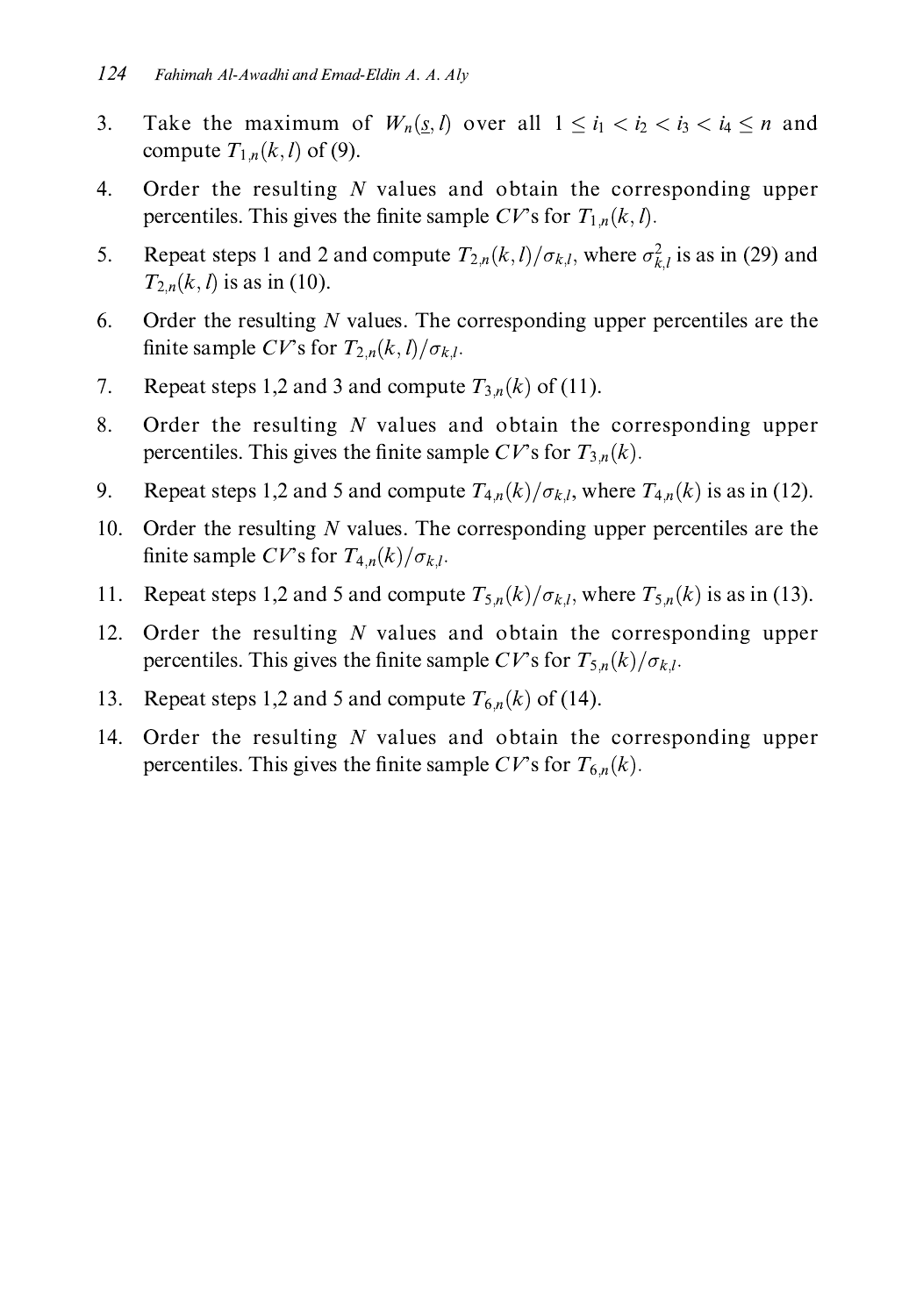اختبارات لنقاط التغيير المتعددة للفرض البديل من نوع المظلة

#### خلاصة

في هذا البحث ندرس مشكلة اختبار فرضية العدم حيث لا يوجد تغير في مقابل خيار وجود عدة نقاط تغيير من نوعية "المظلة" وذلك في عدد من المشاهدات المستقلة. ونقوم بتطوير اختبار ماك وولف (1981) لظروف اختبارات نقطة التغيير . نأخذ بعين الاعتبار حالتي النقطتين العلويتيين المعلومة والغير معلومة.

نحصل على التوزيع التقاربي للاختبارات المقترحة تحت فرض العدم ونعطى قيم تقريبية للقيم الحرجة لهذه التوزيعات. كذلك نعطى جداول للقيم الحرجة للعينات ذات الحجم المحدود باستخدام طرق مونت كارلو . نقدم نتائج دراسات لقوة الاختبارات باستخدام طرق مونت كارلو لمقارنة الاختبارات المقترحة مع عدد من اختبارات نقاط التغيير المتعددة . نقوم بتوضيح الاختبارات المقترحة باستخدام بيانات فعلية .